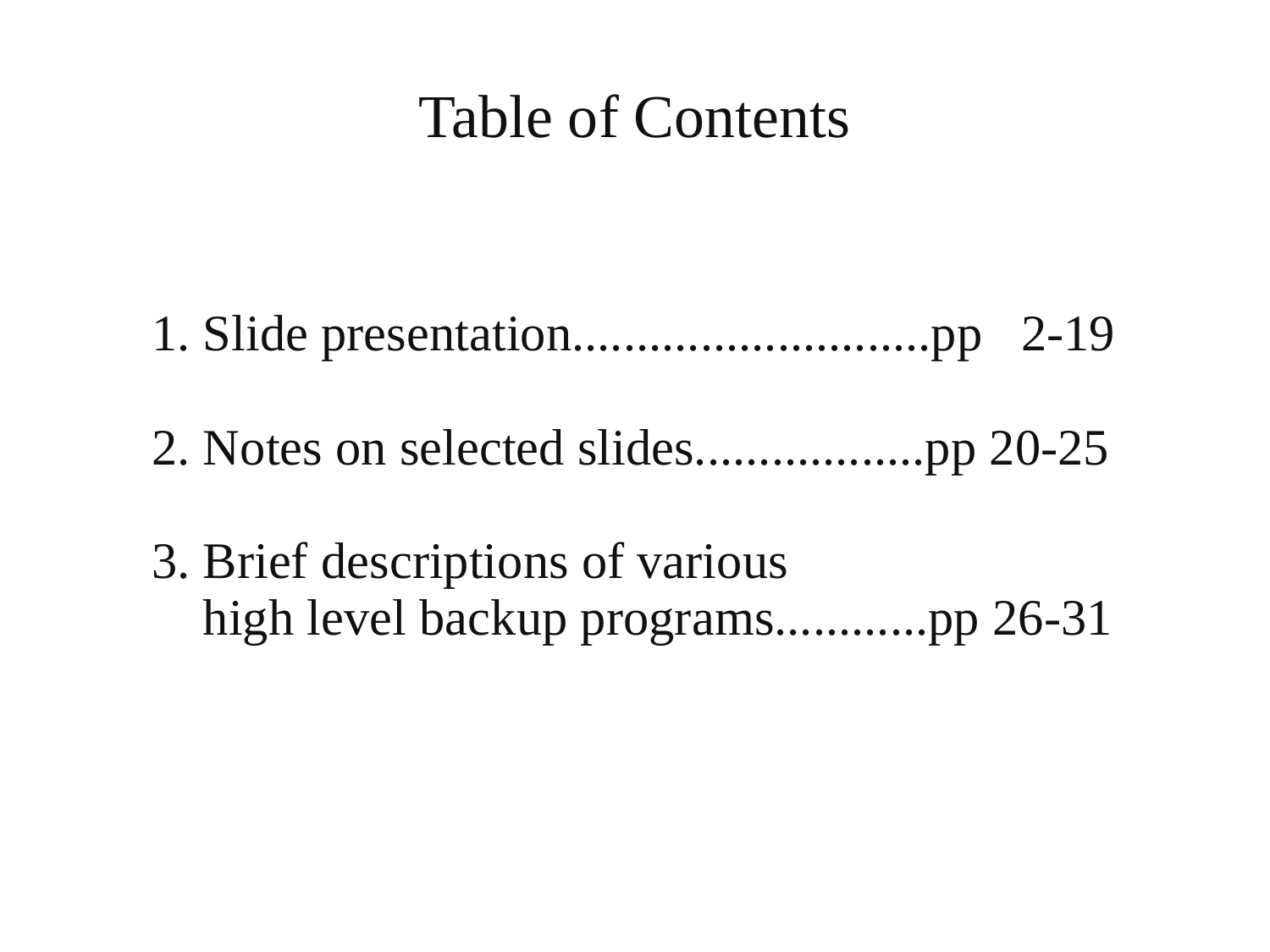# **Backing Up Home Computers**

# Considerations and Possibilities from a professional non-expert

by Jack Warkentin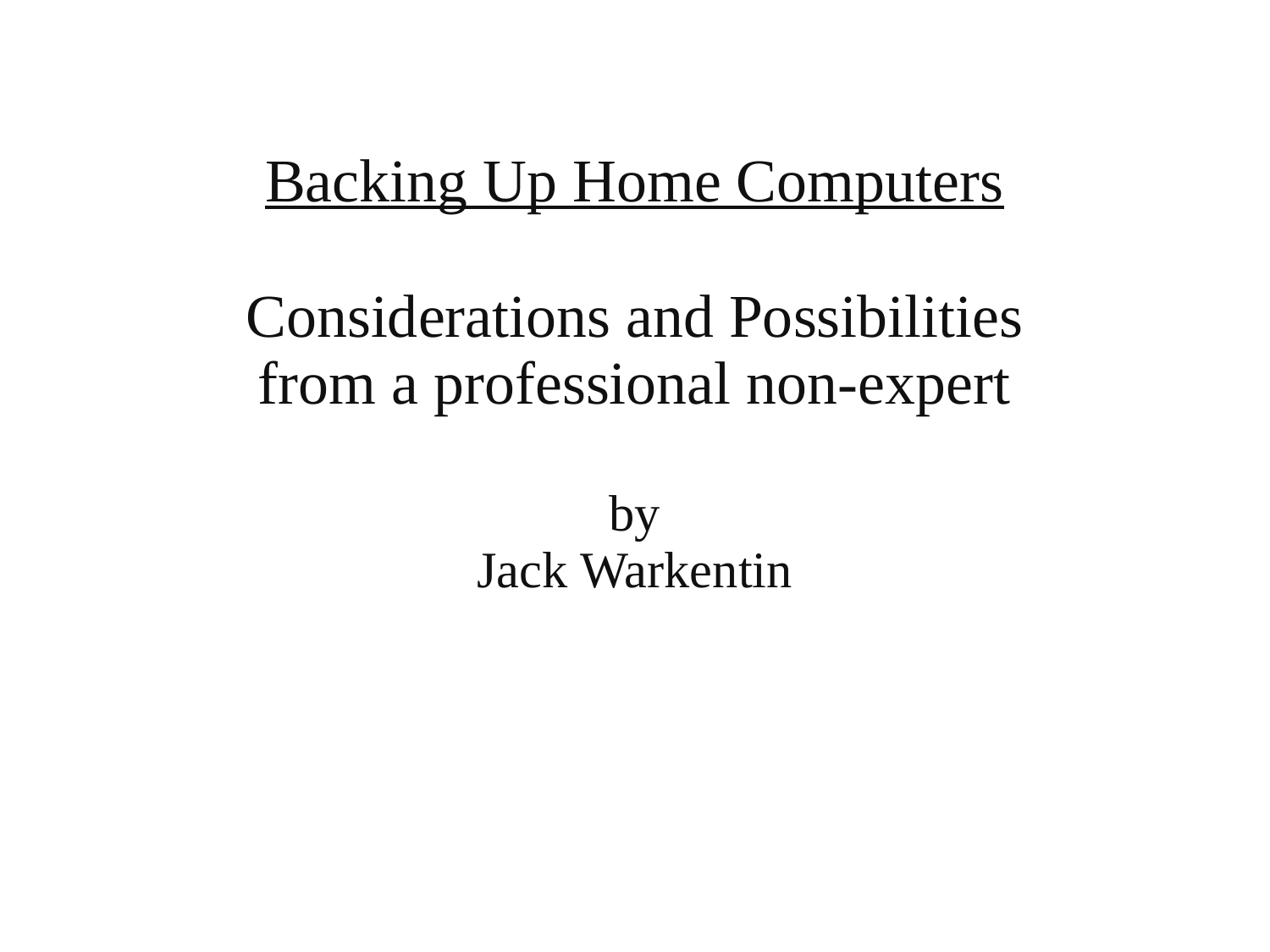# What is a "backup"?

A *backup* is a copy of some or all of the information on a computer's hard drive (or drives).

The action of creating such a copy is called *backing up*.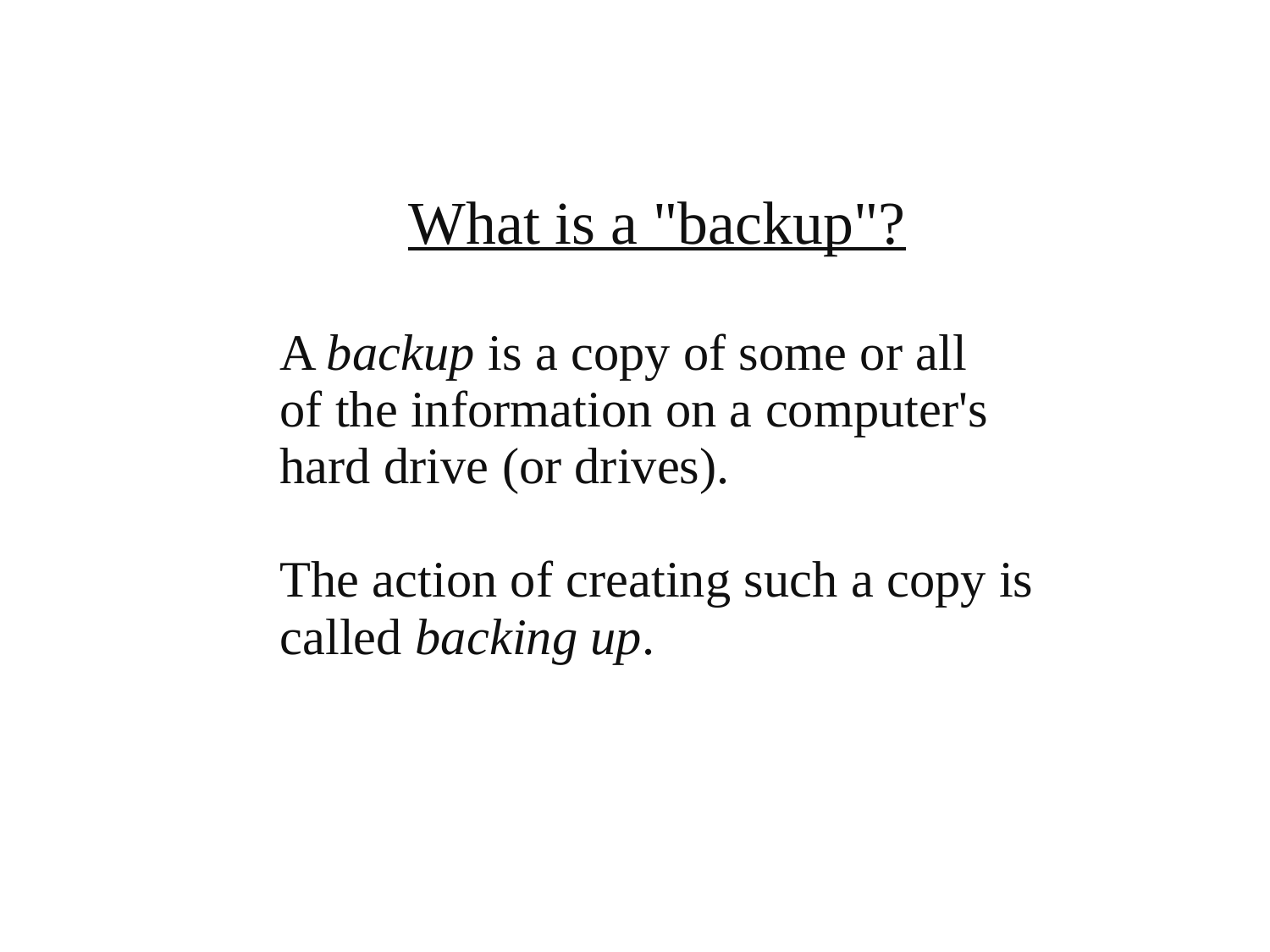# Considerations

- Why
- What
- Media
- How
- Types
- Media management
- Number of computers, and their network configuration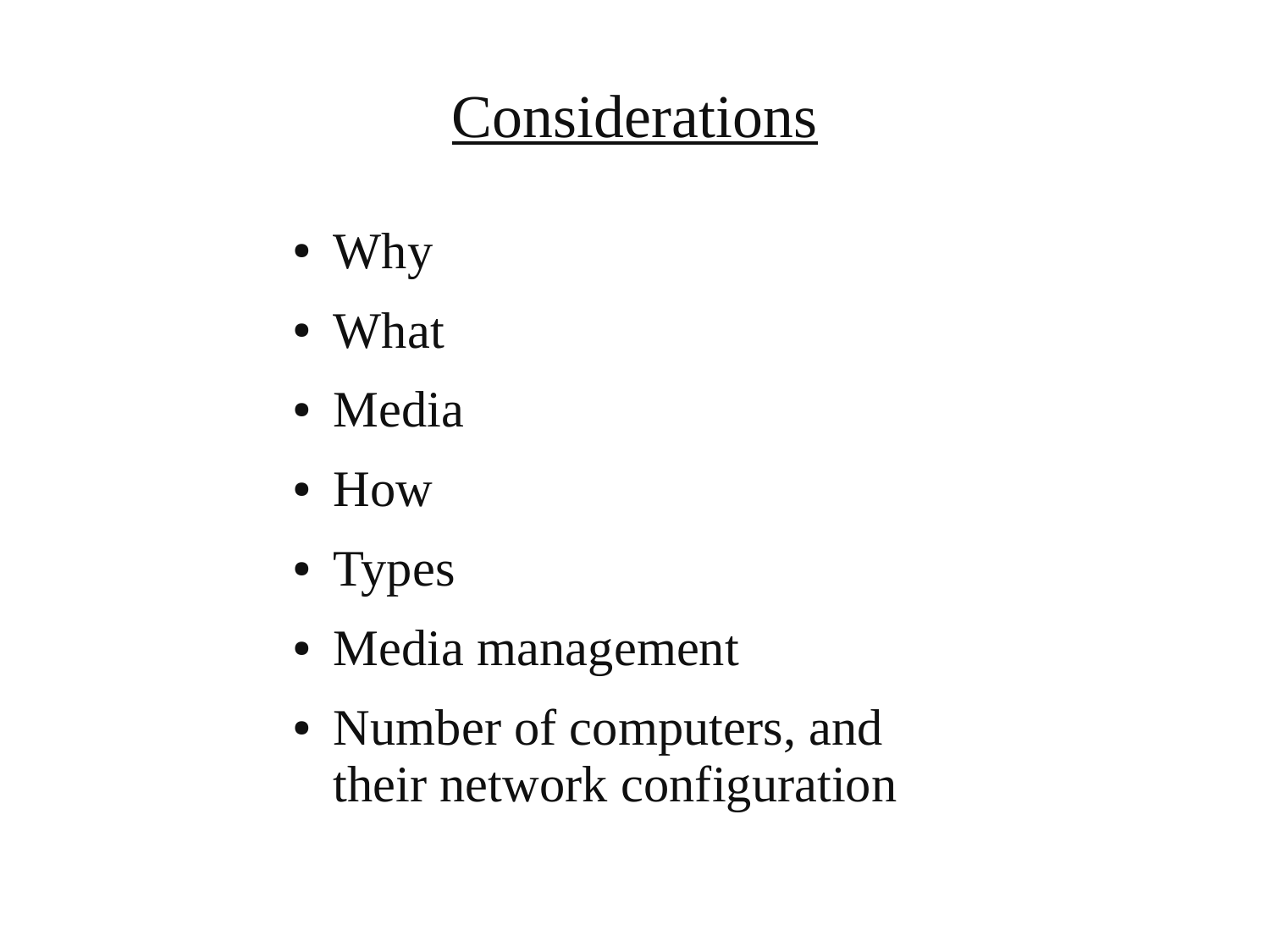# Why have backups?

- hard drives fail
- almost always with absolutely no warning
- very rarely is it possible to recover any of the information from a failed drive
- the cost of losing this information can be enormous
- a timely backup can avoid serious/expensive info loss

If still in doubt see http://www.taobackup.com/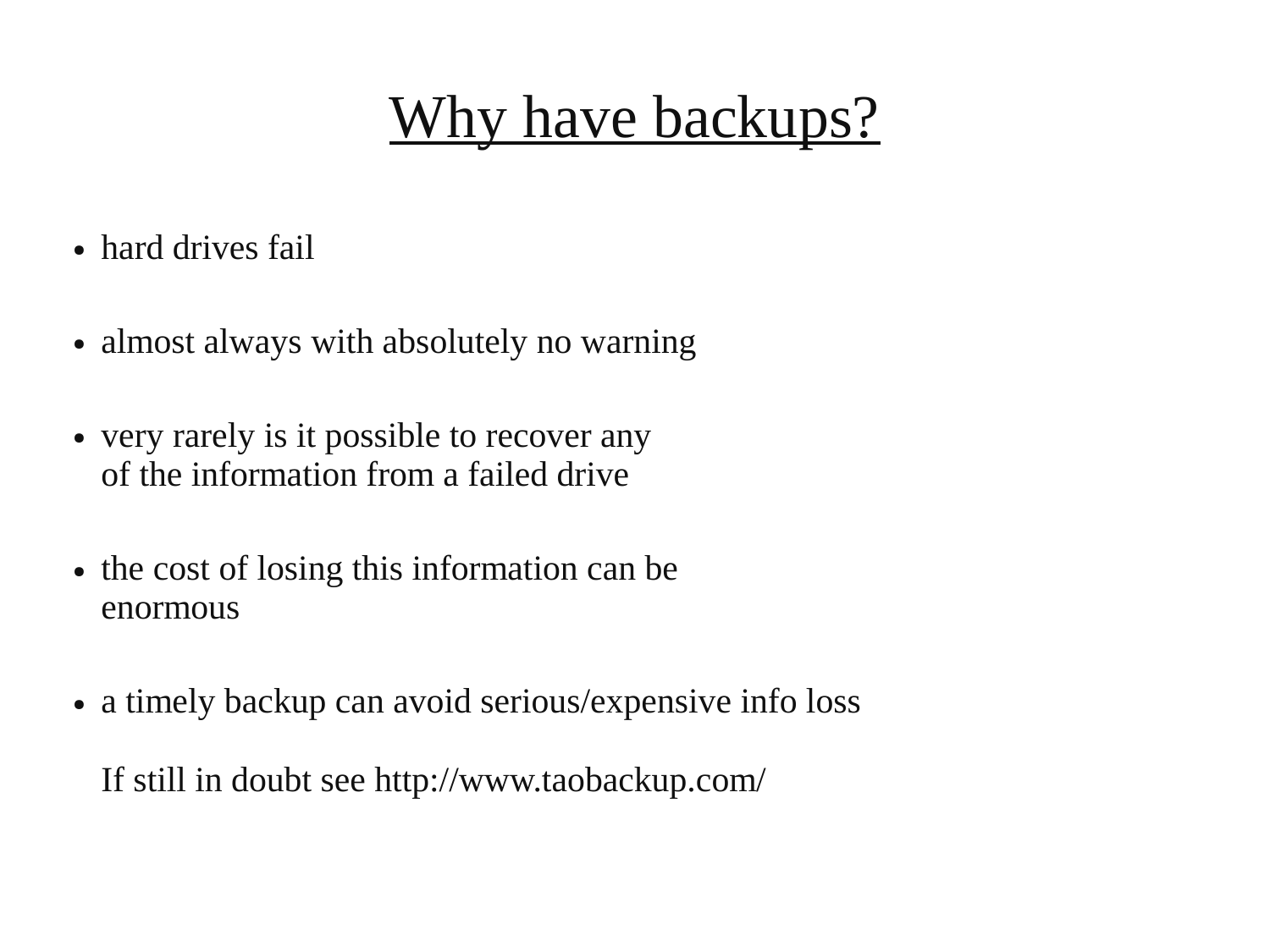# What all information should be backed up?

- everything that cannot otherwise be cheaply replaced on a drive
- operating systems and other software can usually be reinstalled very cheaply, so not usually backed up
- data of all sorts (company databases, user data, photos, spreadsheets, emails, ...) plus configuration data **must** be backed up.
- in GNU/Linux, for home use, usually this means the /etc and the /home directories, but there could be others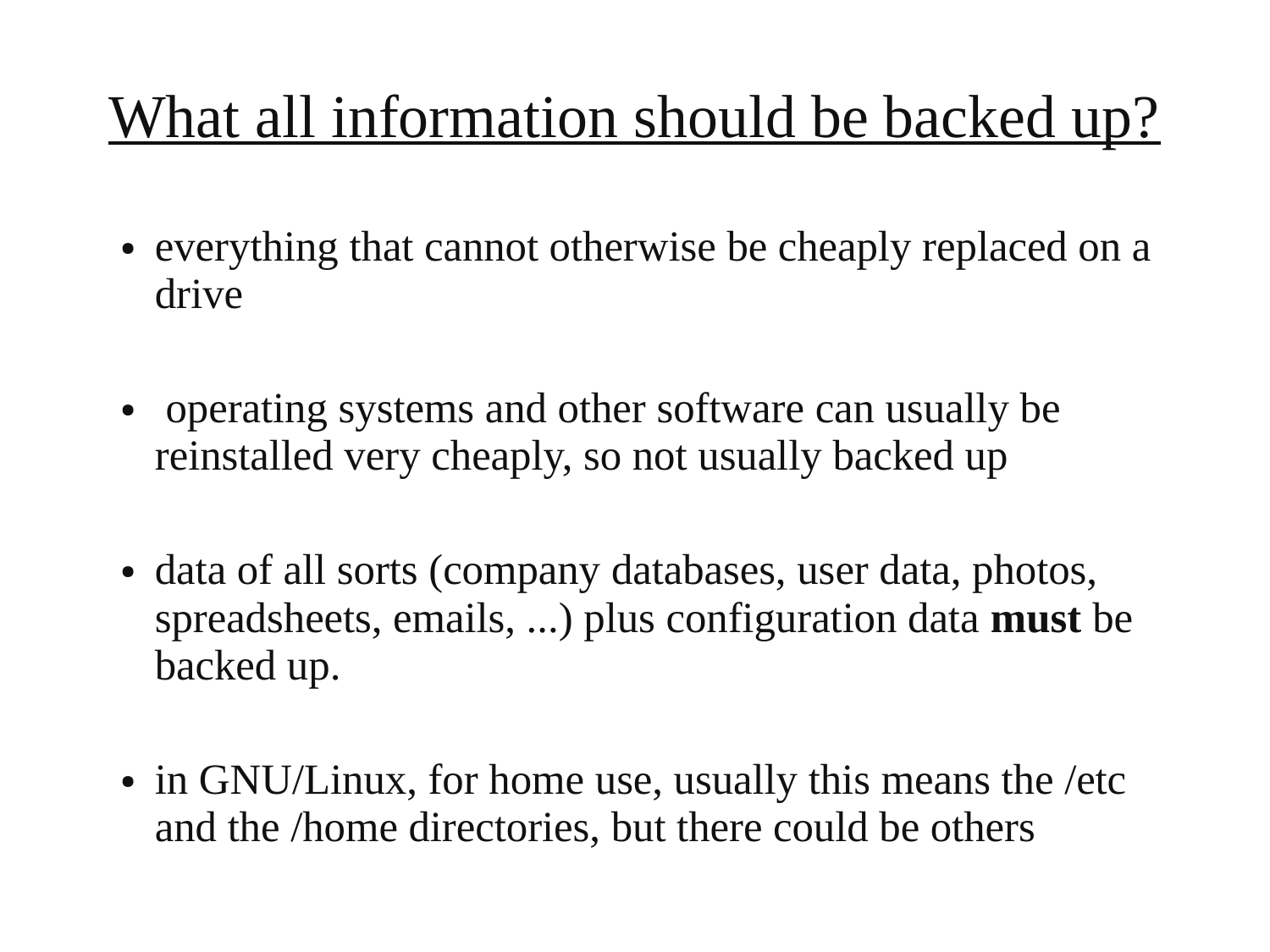# What media can/should be used?

possibilities include

- removable media
	- floppies, flash drives
	- tapes
	- camcorder tapes
	- cdroms/dvds
- other hard discs
	- external, eg USB or NAS
	- on another computer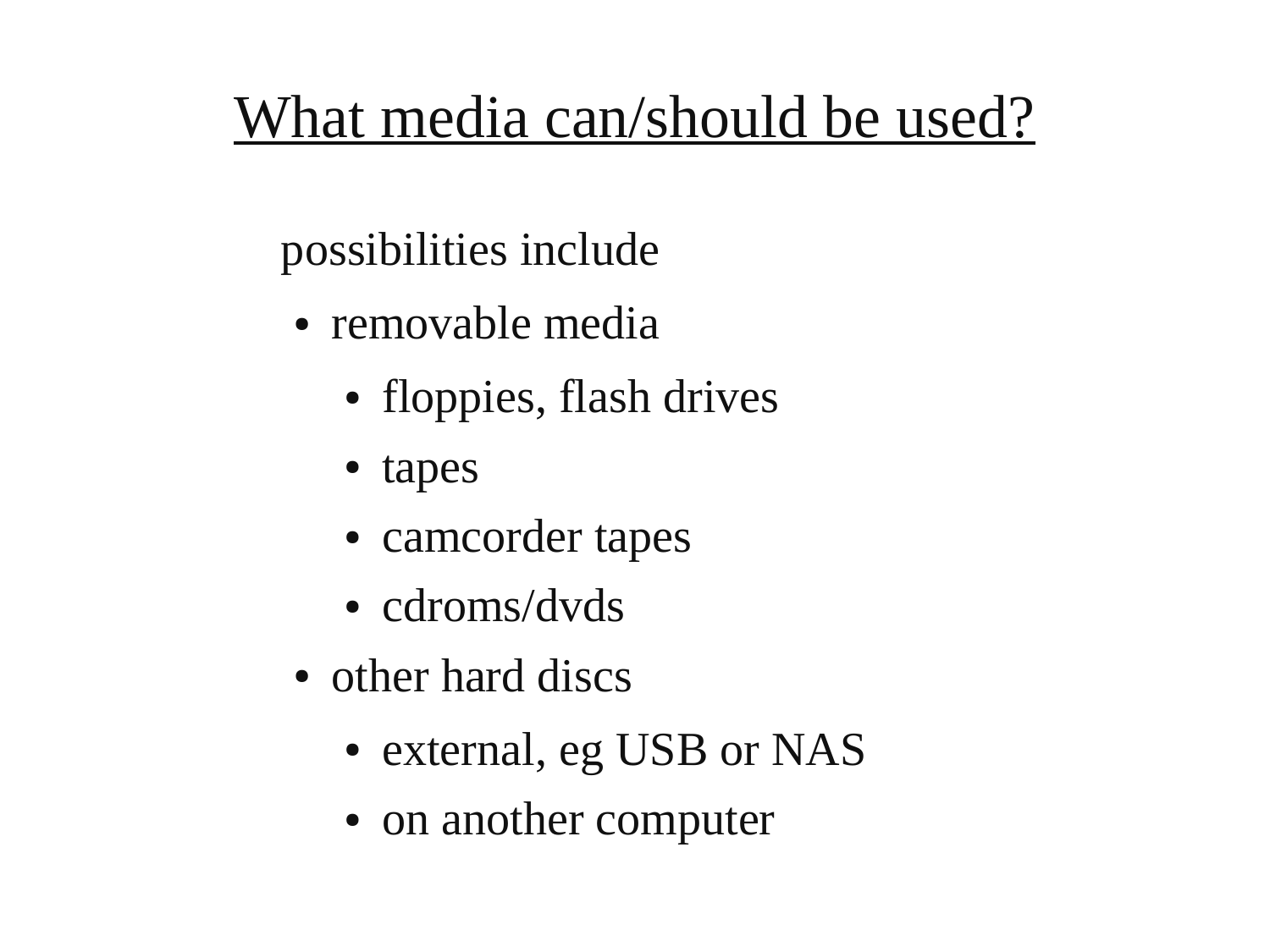# How can backups be performed?

Possibilities include

- Manual
	- You decide it's time to do a backup, so you make the copy, using cp, cpio, xcdroast, k3b, ...
- Automatic
	- You set up a cron job, or use a special backup program, to perform the backups at certain times
		- The computer must be switched on during those certain times.
- Semi-Manual/Automatic
	- Automatic, except backup program prompts for media changes.

Backups to dvd will probably be manual or semi-manul, unless you have a drive (expensive) capable of holding several disks at the same time. But there are higher level tools, eg multicd, which can prompt when media changes are required.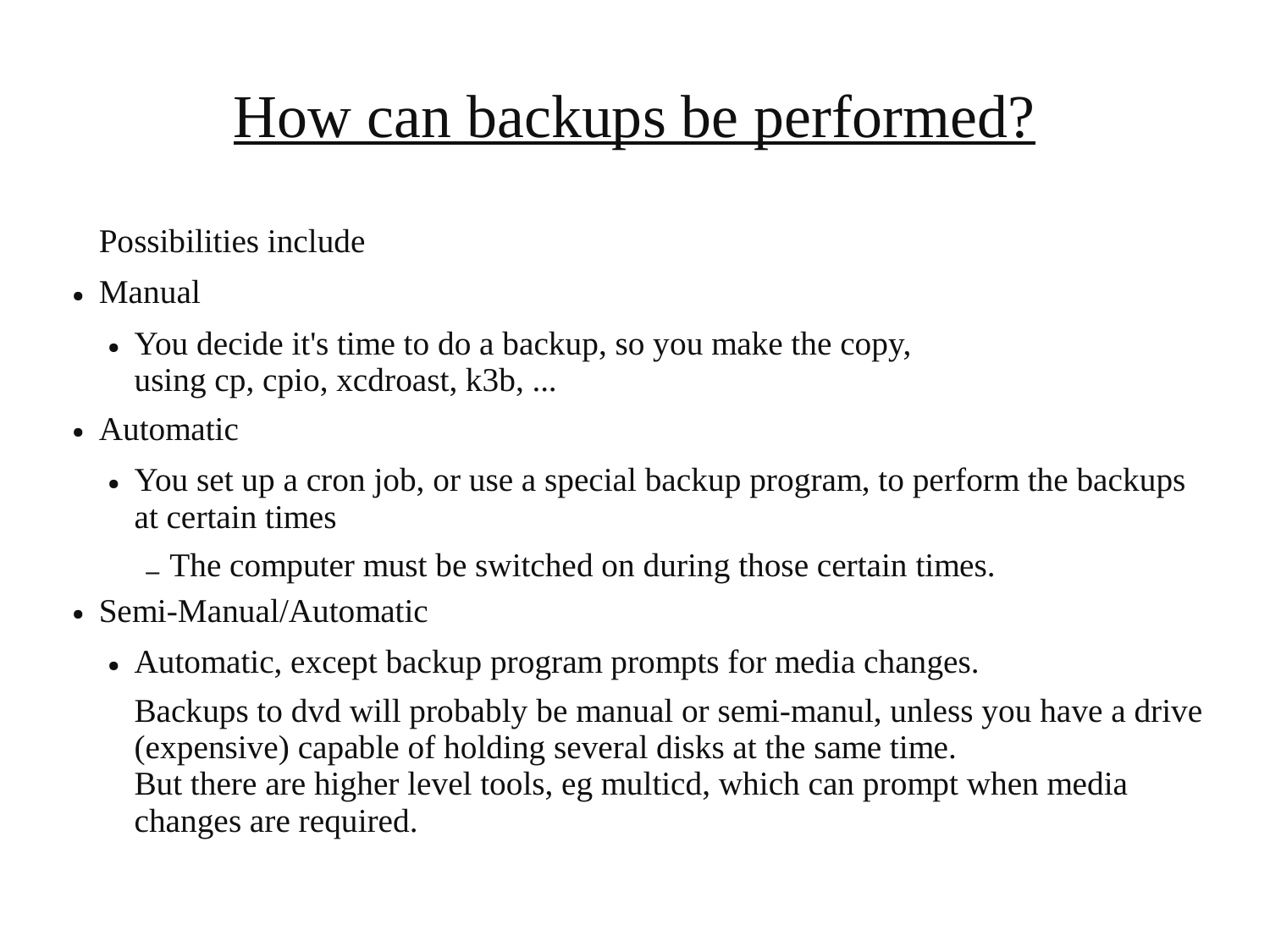Types of Backups

# ● Full

- every file is completely copied to the backup, typically once per week, in a business shop
- Incremental
	- only files which have changed since the last incremental backup are copied, typically once per day, in a business shop
- Differential
	- only files which have changed since the last full backup are copied, typically once per day, in a business shop
- Continuous/lazy
	- changed/new files backed up periodically throughout day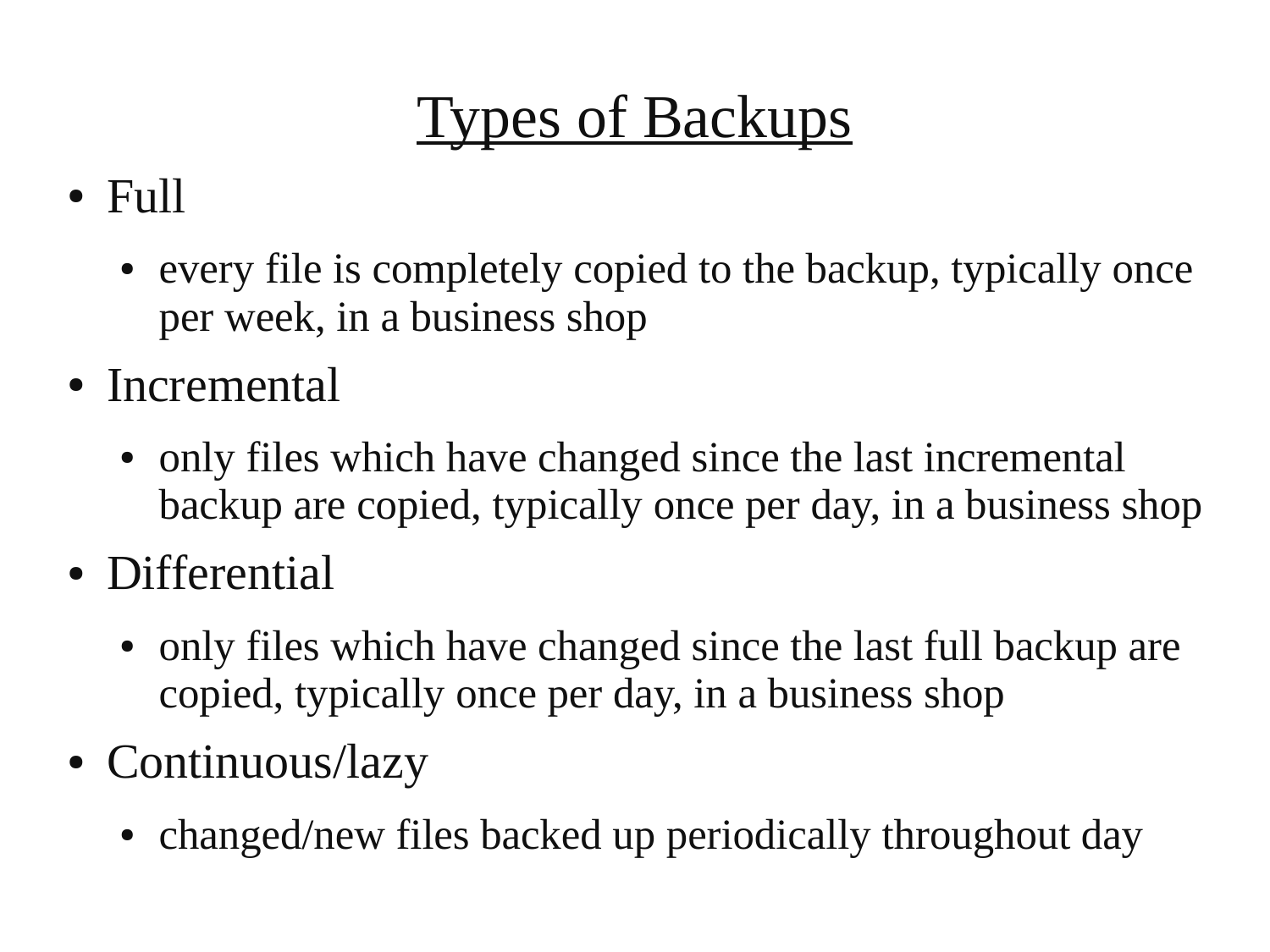# Media Management

- Removable media need to be inserted, removed, labelled and stored.
	- For automatic backups, insertion must occur before backup, and removal afterwards. Must make sure next backup does not overwrite previous.
- For hard disk media, partitions and mount points must be carefully managed.
- Periodic off-premises storage is highly desirable, eg monthly full dvd backups to safety deposit box.
- Cdroms and dvds deteriorate over time. Don't get caught relying on useless media.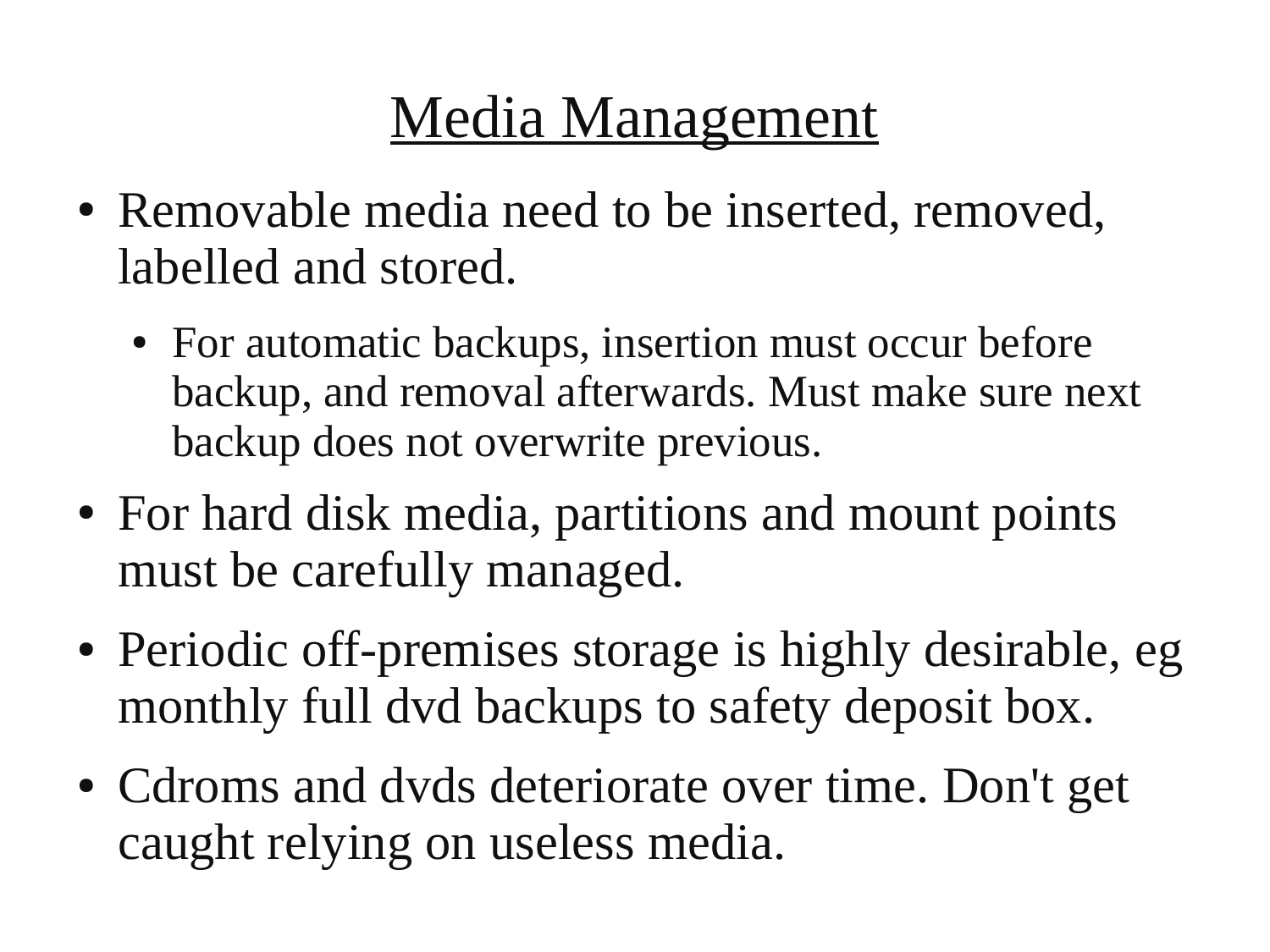# <u># of computers & their network configuration</u>

- Single computer
	- options pretty well limited to cdrom/dvd and external hard drive
- Multiple networked computers
	- client/server configuration
		- easiest configuration for managing backups, since only one machine to be backed up
		- requires server to be always switched on (supports fully automatic backups), or else switched on and off when necessary (not fully automatic)
	- no server
		- difficult to make fully automatic unless switched on all the time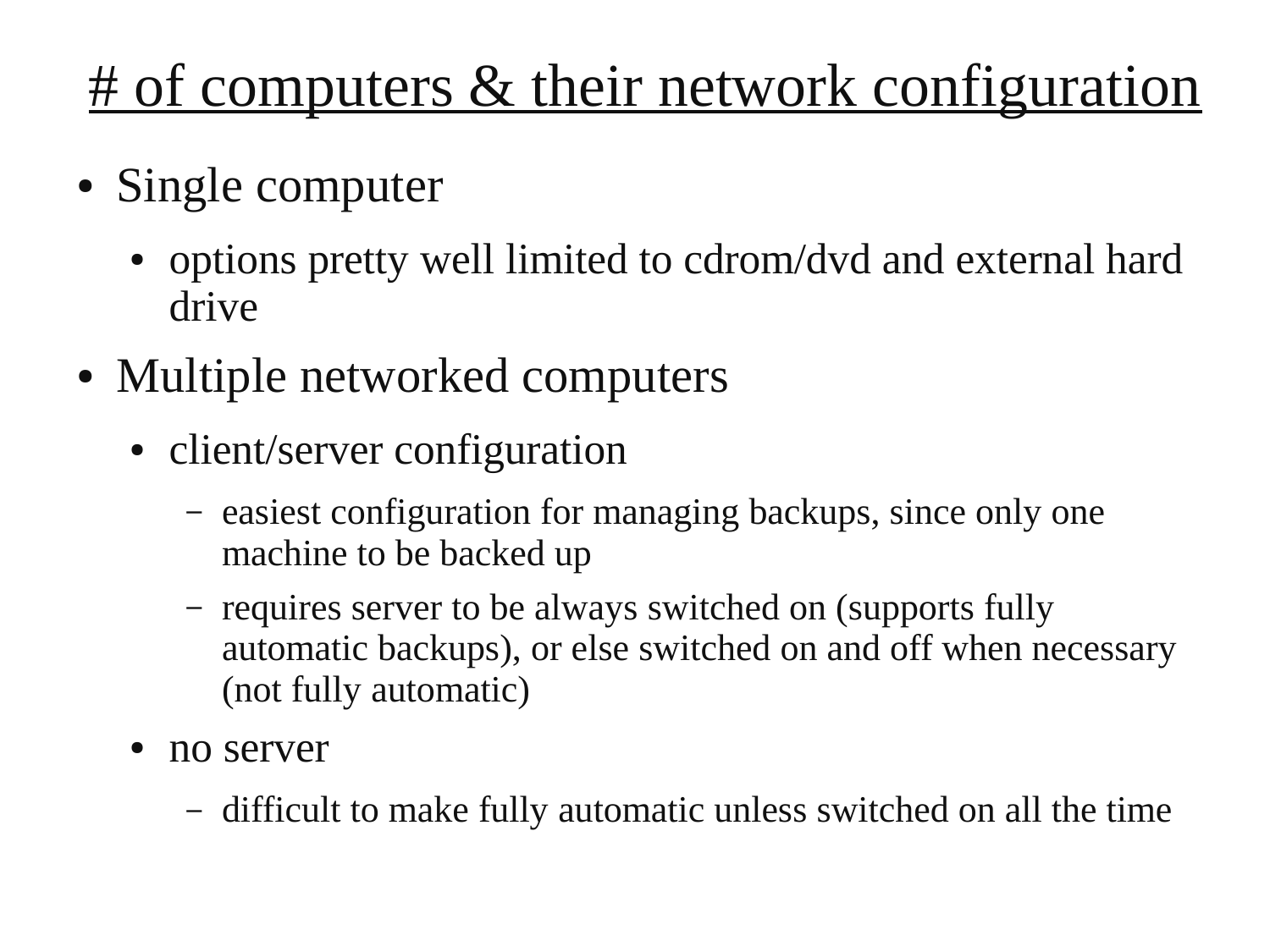# Possibilities

- Tools
	- low level
	- high level
- My personal choices
	- xcdroast, for backups to dvd's
	- unison/unison-gtk for syncing different computers
	- boxbackup for backing up to external hard disks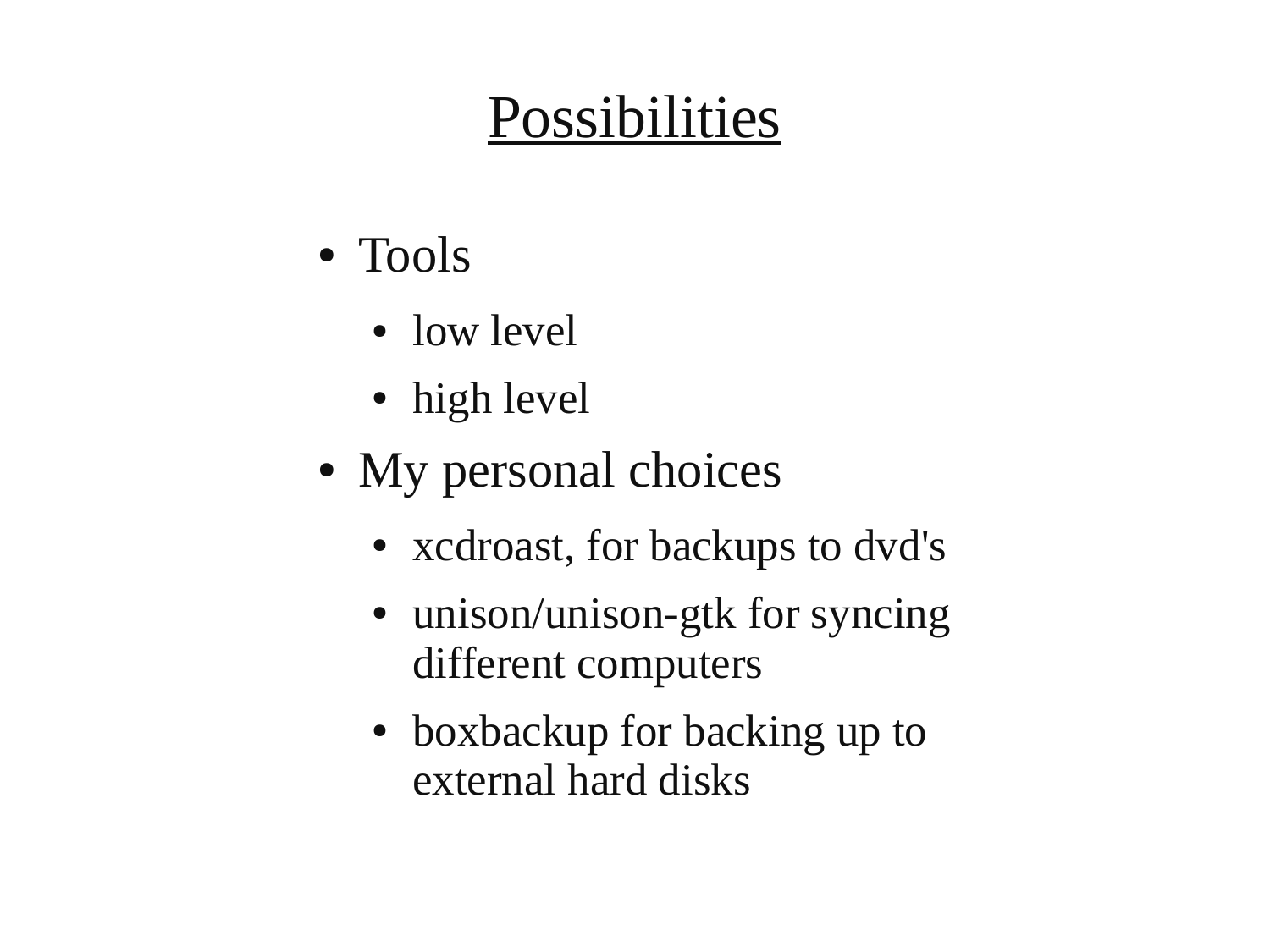# Tools

- $\bullet$  low level
	- copying progs, eg cp (same host), scp, rsync (diff hosts)
	- command line archiving programs, eg tar, cpio, afio, usually combined with compression, eg gzip, bzip2
		- can be automatic or manual
	- cdrom/dvd writers, eg cdrecord, wodim (CLI), xcdroast, k3b, brasero, …, (GUI)
		- manual, unless multidisk writer unit available & CLI tool used
	- media management almost always manual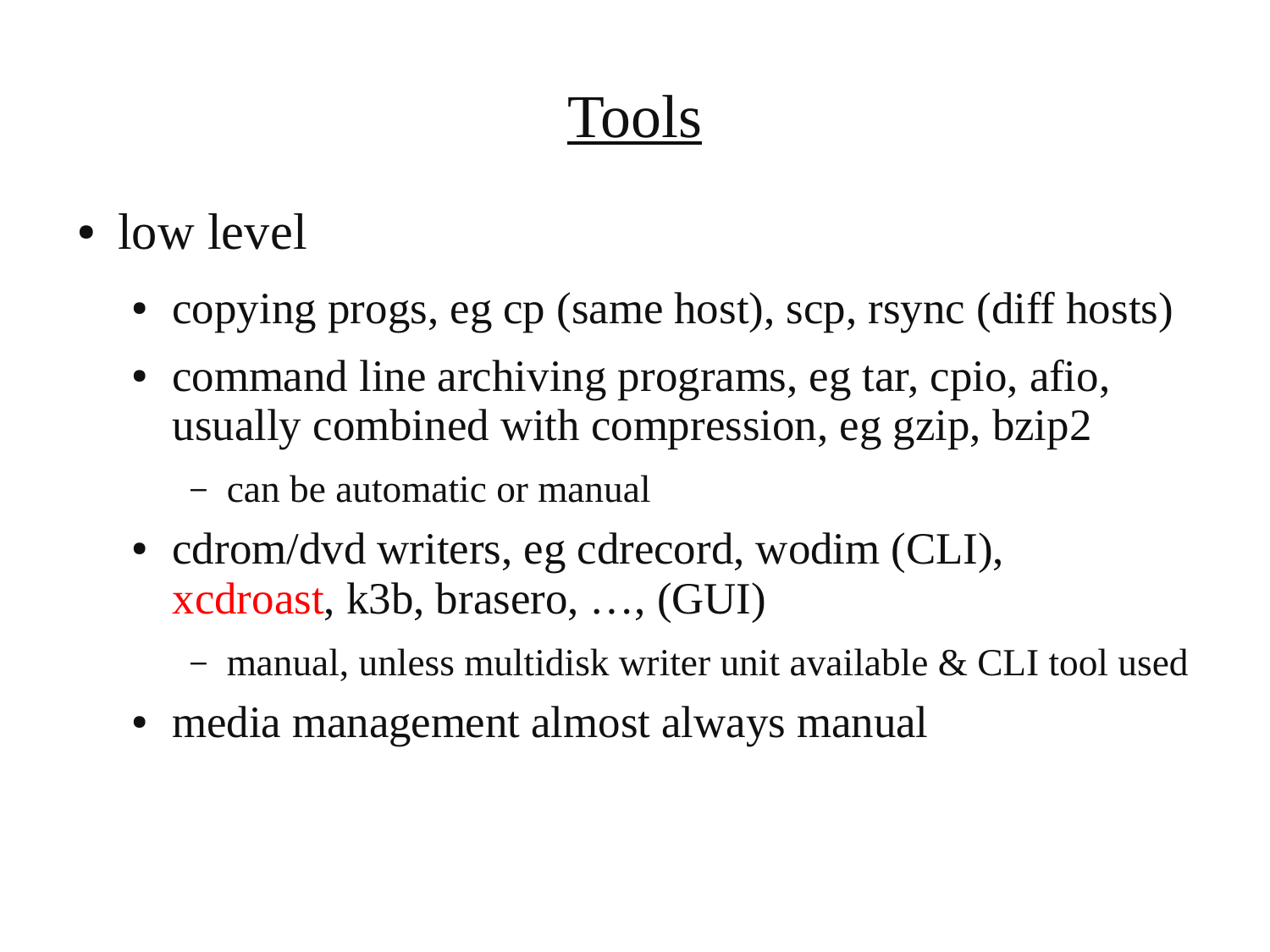# Tools

- high level
	- afbackup, amanda, backintime, backup-manager, backup2l, backupninja, backuppc, bacula, boxbackup, cdbackup/cdrestore, cedar-backup2, chiark, dar, deja-dup, dirvish, dump, duplicity, dvbackup, faubackup, flexbackup, hdup, jpilot-backup, keep, luckybackup, mondo, multicd, nilfs-tools, partimage, pdumpfs, pybackpack, rdiff-backup, rsnapshot, slbackup, tob, unison/unison-gtk, vbackup
	- full or partial automatic media management frequently available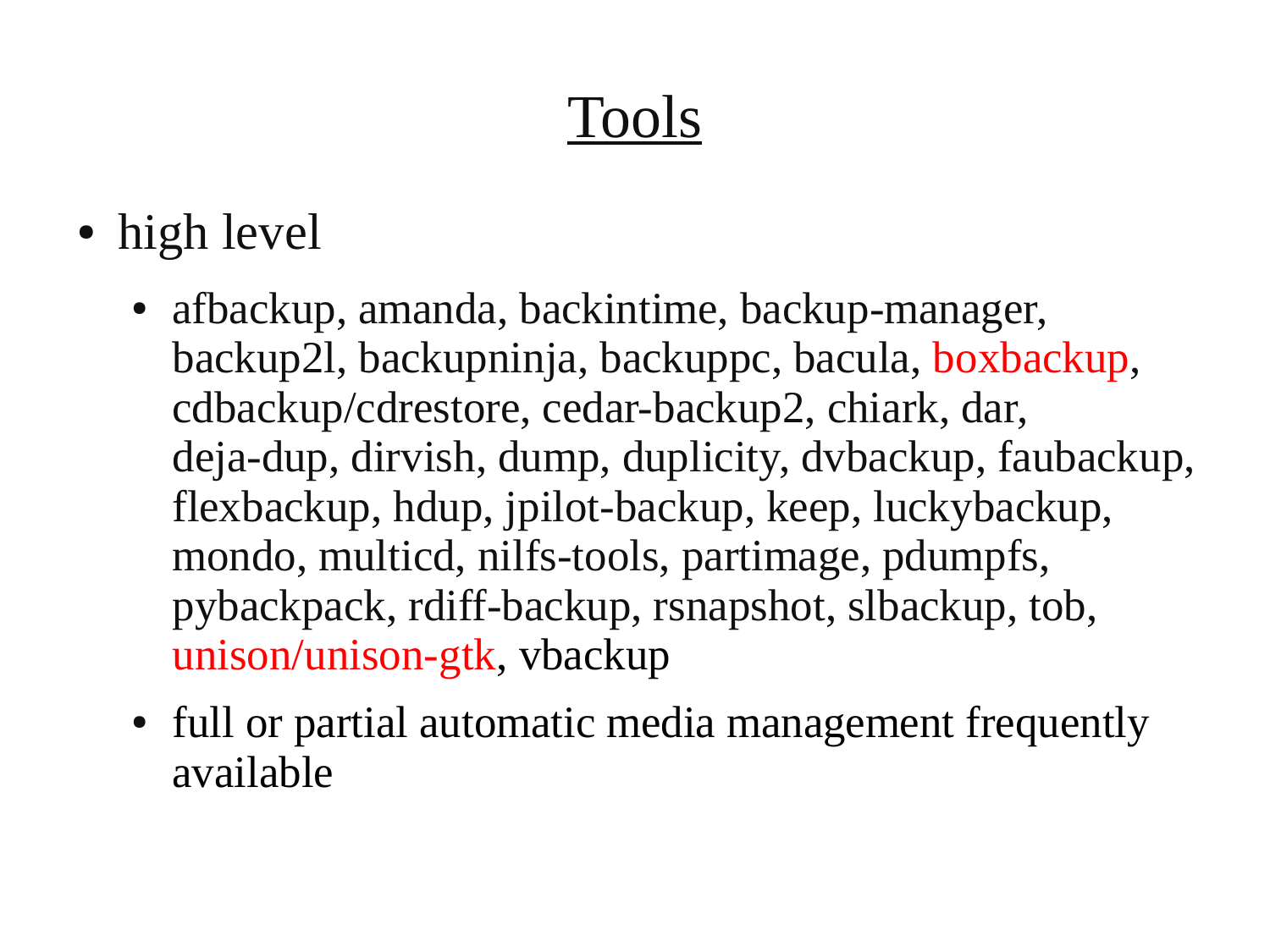# My Personal Choices

- I currently have a desktop and two laptops.
- So far I have rejected the client server model because I don't want some machine to be switched on all the time; and waiting to switch off until a backup is finished, when I'd rather be in bed, is also not acceptable to me.
- Besides, when a laptop is away from home, the server would be unavailable.
- The laptops are partially synced to the desktop manually, using unison and unison-gtk.
- The desktop, my main machine, is backed up automatically to a 1 TB USB-attached hard disk, specifically for backups, using Box Backup.
- Occasionally I make backups to dvd's using xcdroast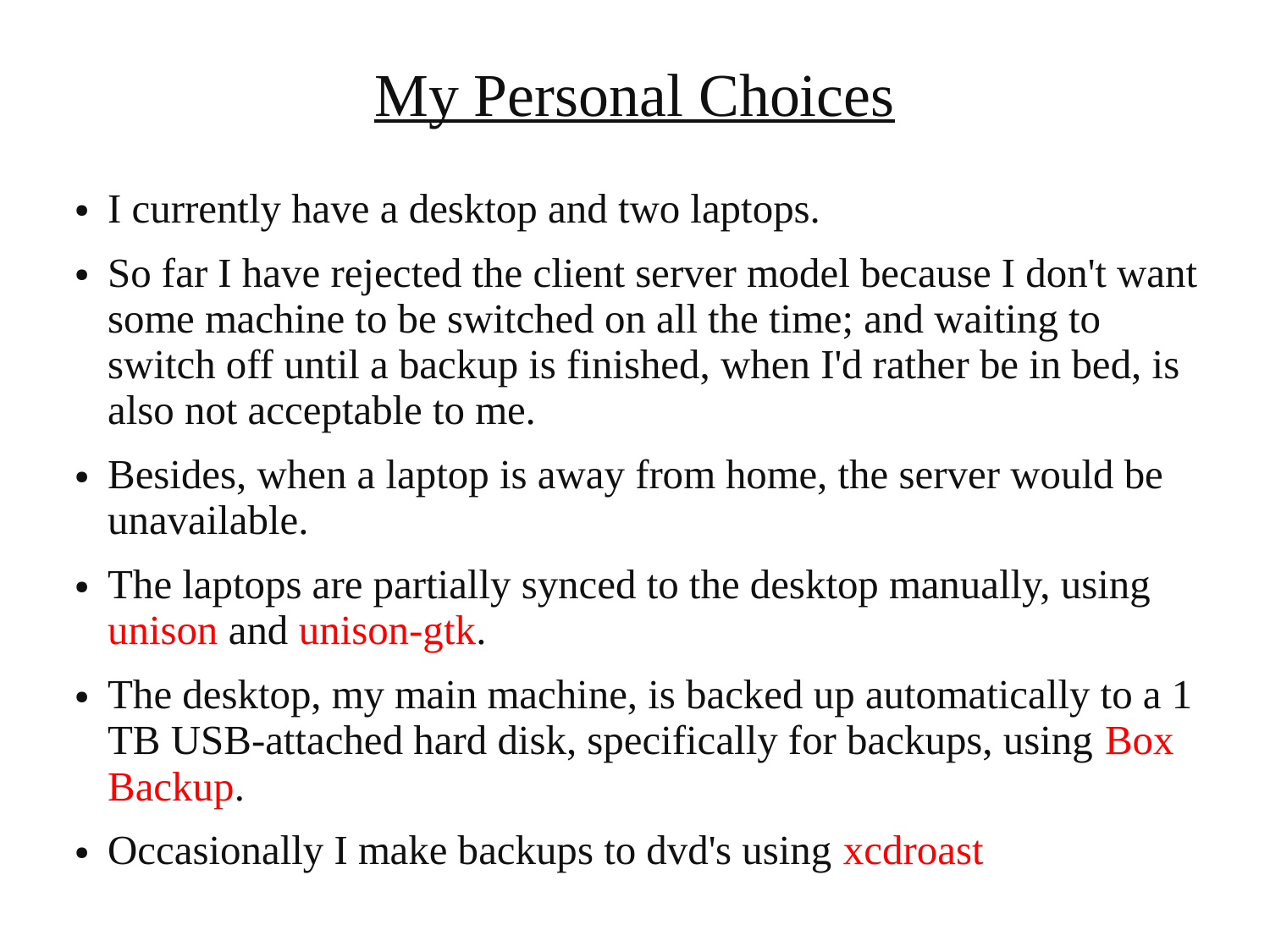# unison/unison-gtk

- Licensed under GNU GPL version 3
- Runs on both UNIX (OSX, Linux, Solaris, ...) and MS Windows, even cross platform
- Command line (unison) and GUI (unison-gtk) versions
	- command line version can be fully automated
		- useful for maintaining a full backup to an external hd
	- GUI version excellent for syncing two machines
		- can be set up to view/merge differences between text files
- Big disadvantage
	- only keeps current versions of files, ie cannot recover either deleted files or older versions of existing files from a backup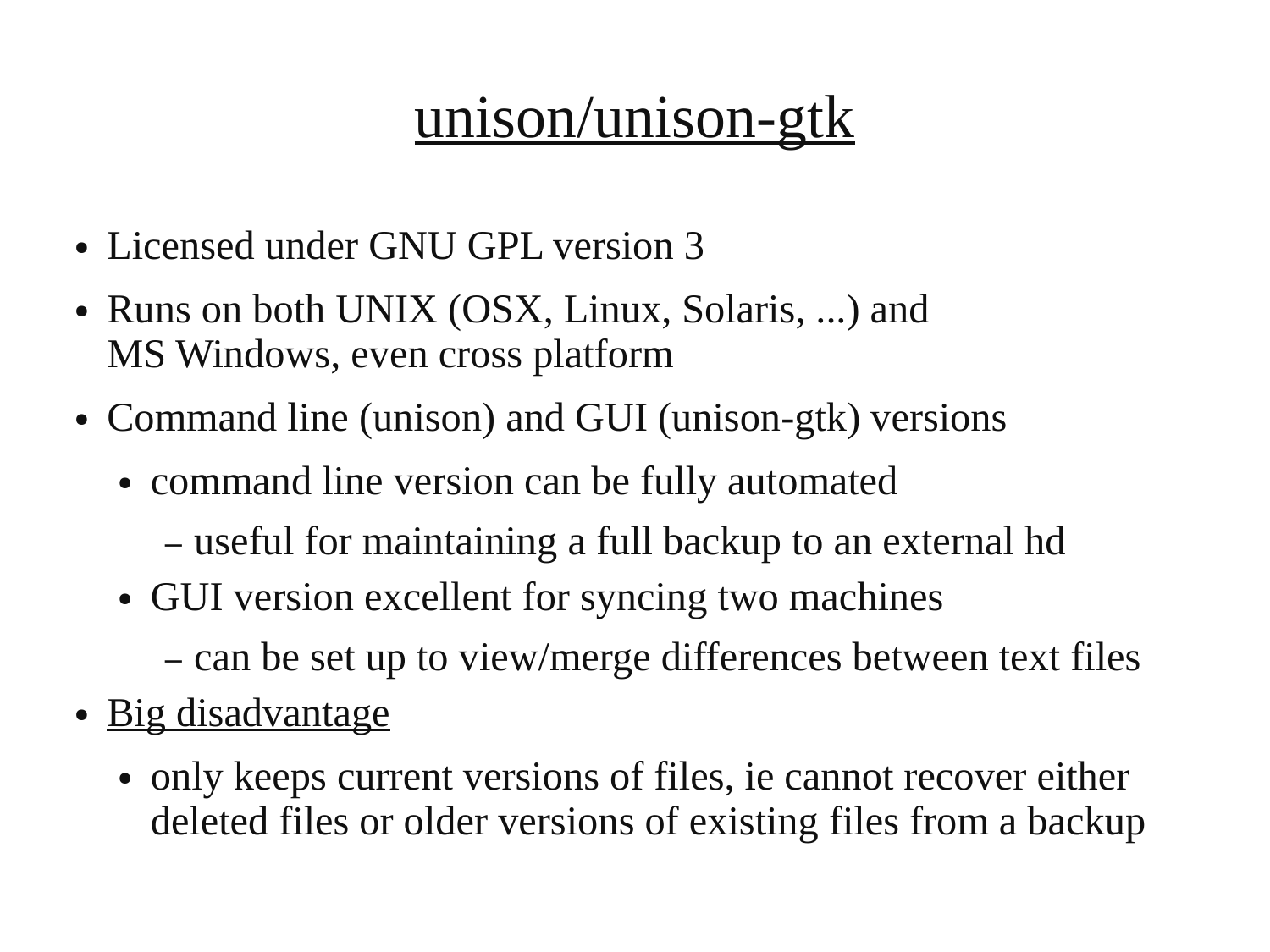# Box Backup

- Distributed under a BSD license
- "An open source, completely automatic on-line backup system."
- Client/server model
	- server designed to be on separate machine from client, and support multiple clients, but may be on same machine as client
- Continuous/lazy mode clients wake up every hour (configurable) and copy changes to server.
- Developed and deployed on Linux, Darwin, Windows and OpenBSD
	- primary platforms are OpenBSD and Linux
	- important platforms include Windows (client only)
- See www.boxbackup.org and www.boxbackup.org/trac/wiki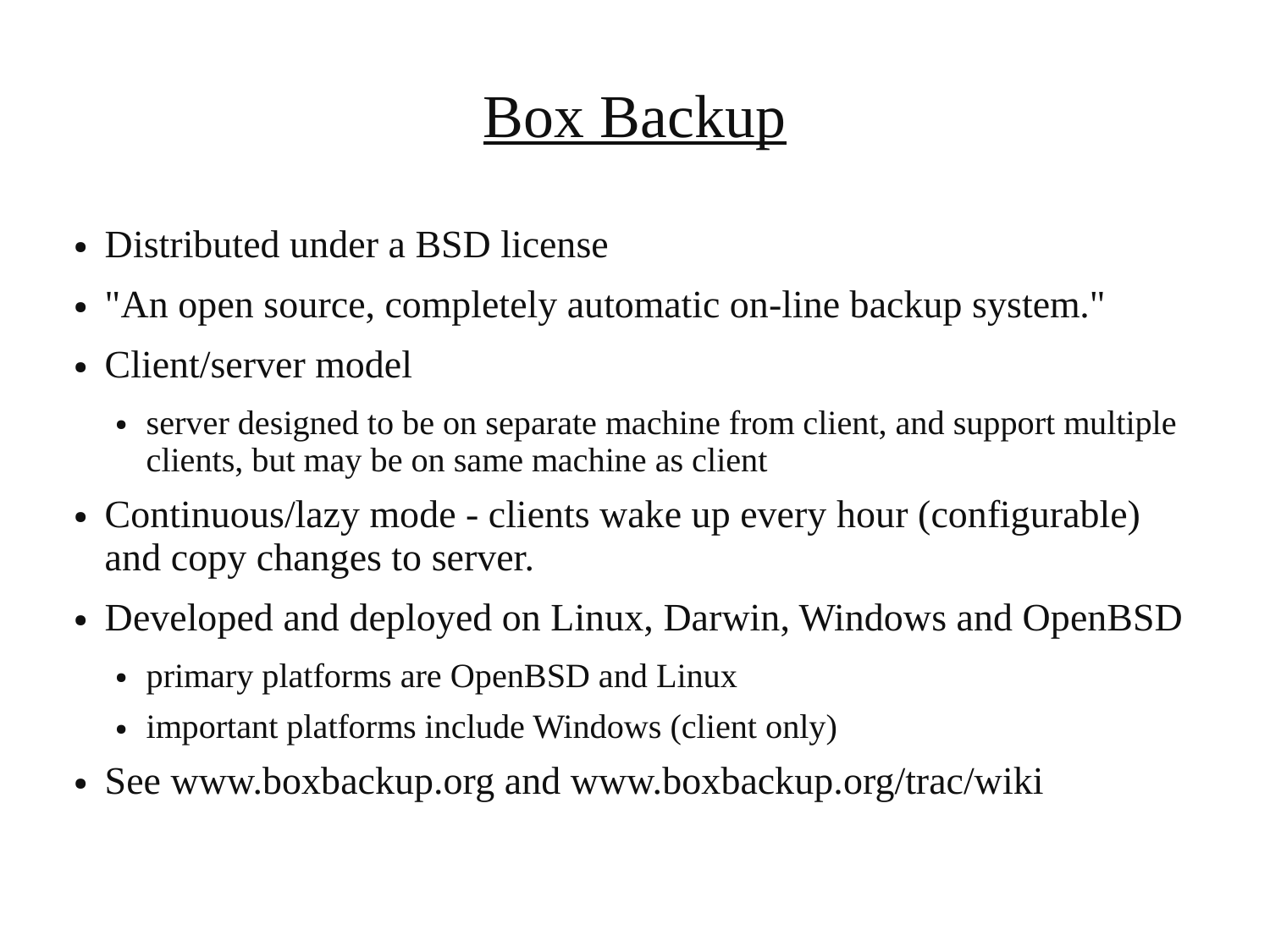# Box backup (continued)

- All backed up data is stored on the server in files on a filesystem -- no tape or archive devices are used.
- The server is trusted only to make files available when they are required -- all data is encrypted.
- Only changes within files are sent to the server, just like rsync.
- Old versions of files on the server are stored as changes from the current version.
- Behaves like tape -- old versions and deleted files are available.
- Designed to be easy and cheap to run a server. Portable implementation, and optional RAID (implemented in userland) for reliability without complex server setup or expensive hardware.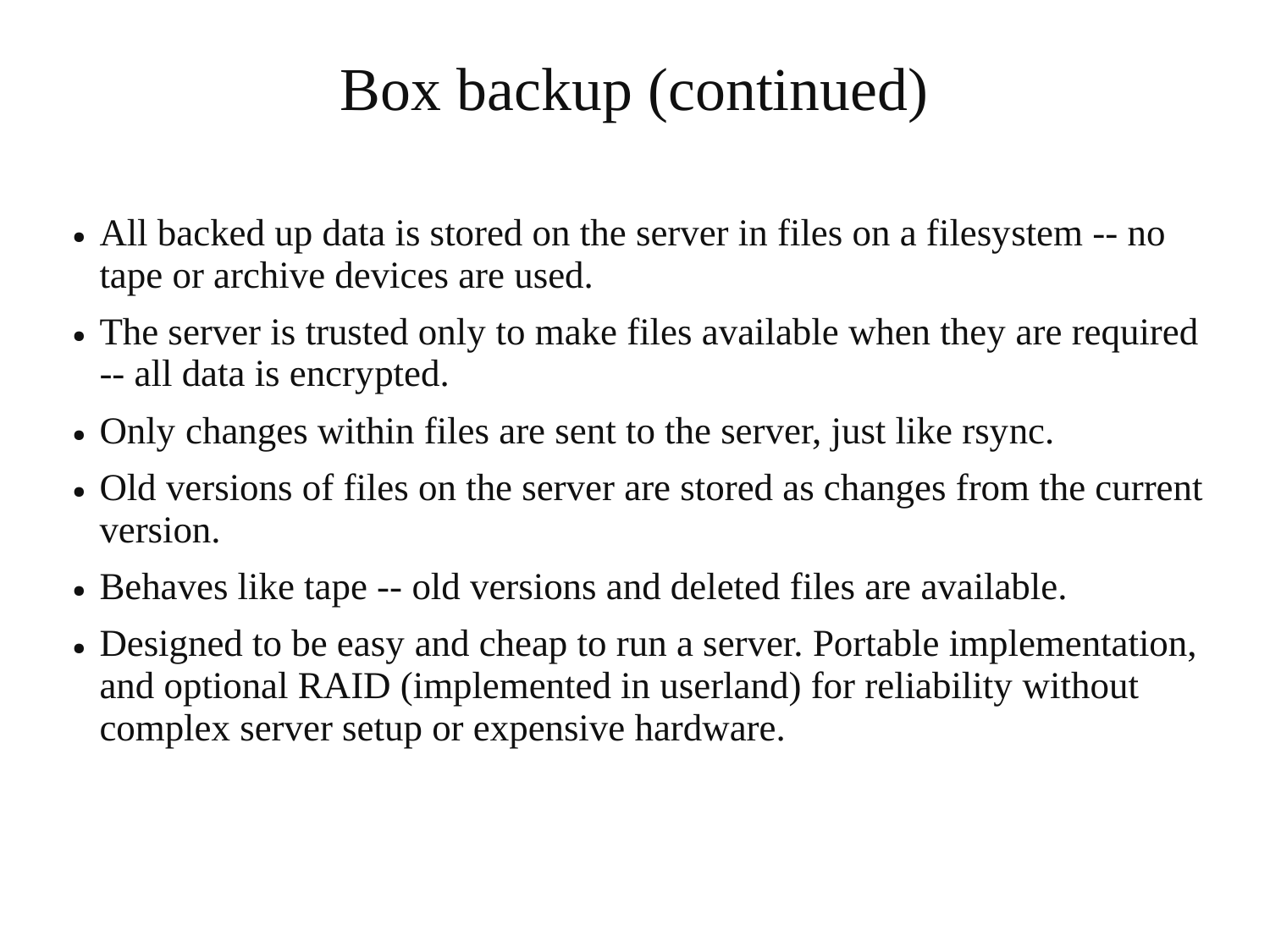# **Demonstrations**

# ●unison-gtk

●box backup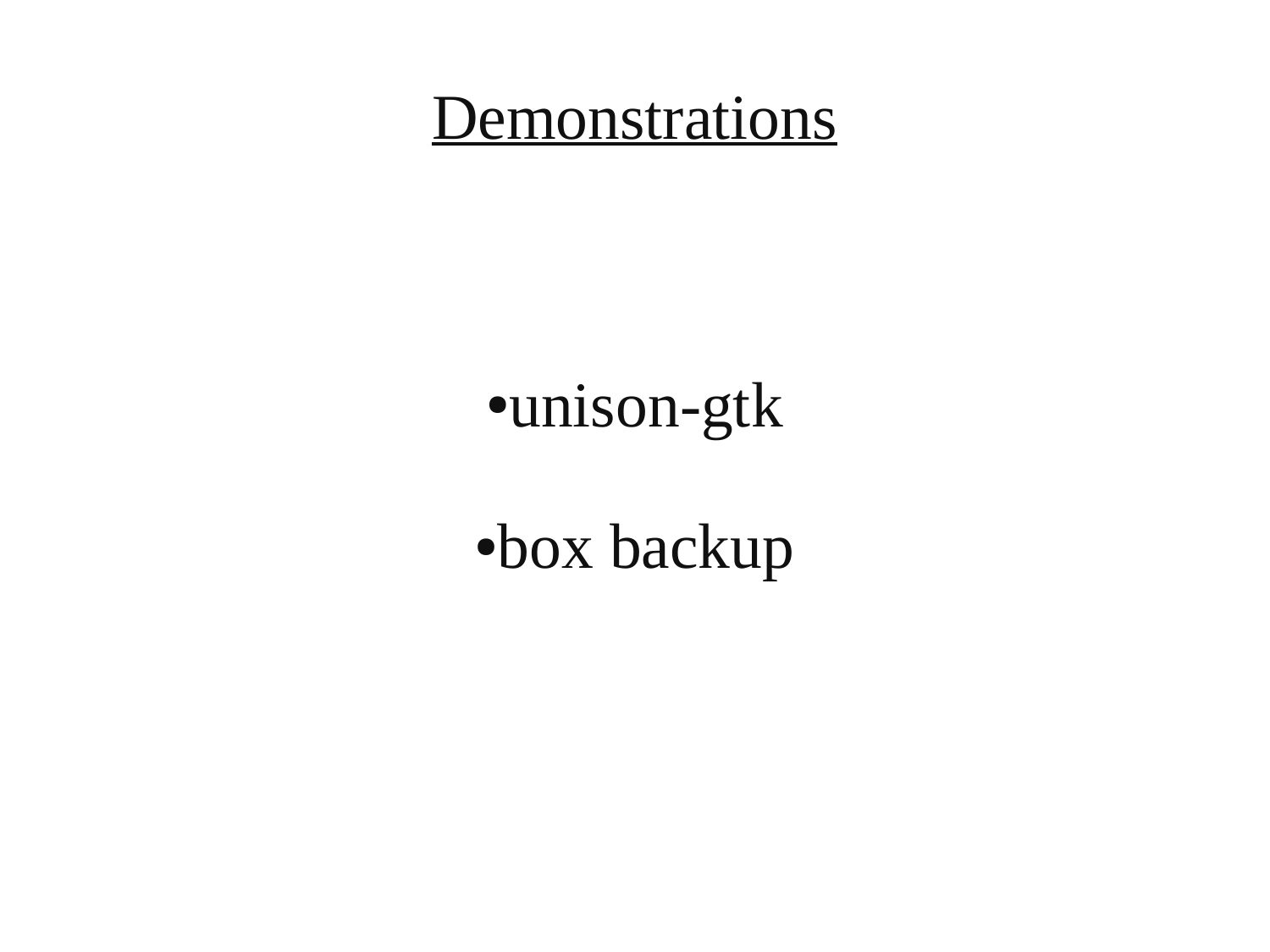

- I consider myself to be a computing professional because I have a PhD in Computer Science (University of Waterloo,1971), spent 10.5 years as a prof at Lakehead University, Thunder Bay, Ontario, and spent 15.5 years as a software engineer at Nortel Networks in Bramton, Ontario.
- However, I have had no professional experience related to backups, so cannot consider myself to be an expert, or professional, with respect to them.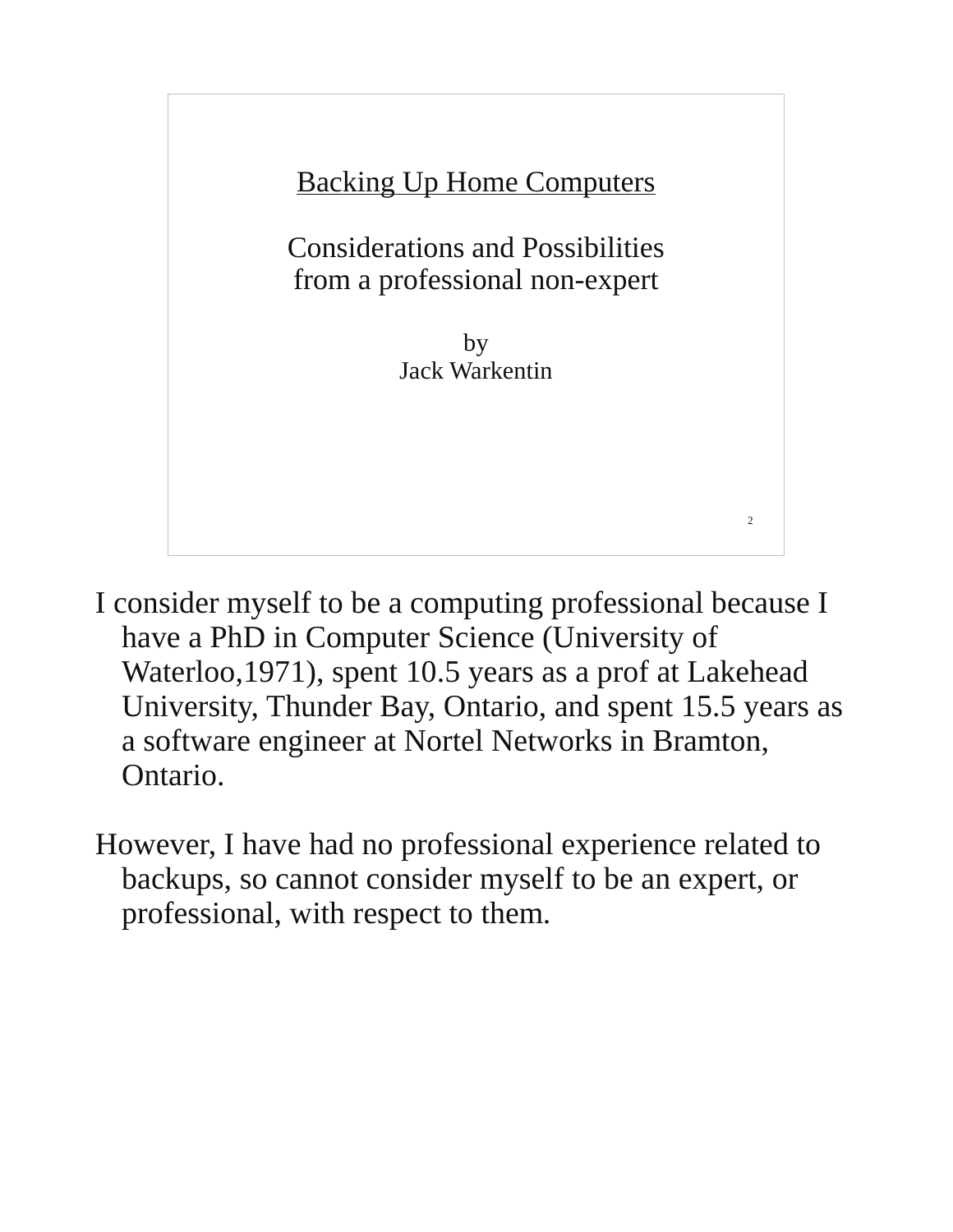

Many would argue that the operating system and other software should also be backed up. This should be a value judgment, based on how long it would take, availability (or not) of OS and other software media, and the cost of performing the re-installations.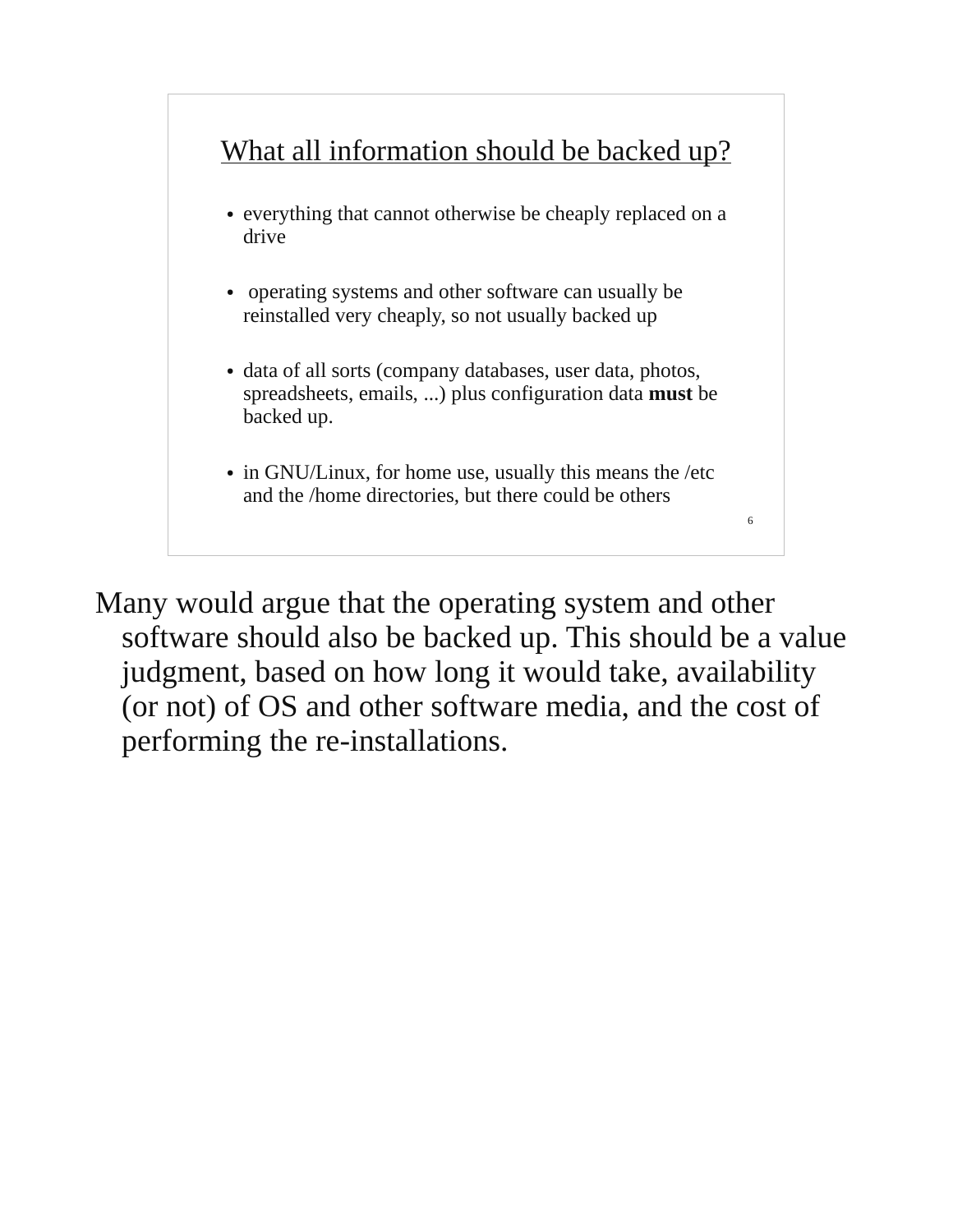

Floppies were viable at one time, but now have far too insufficient capacity. The capacities of flash drives make them of limited use. Tape drives are expensive and so of unlikely use for home computers.

There is an interesting program called dvbackup which can be used to back up to 13 GB camcorder DV cartridges, but again this capacity is quite small by current standards. That leaves cdroms/dvds and other hard drives as the most likely candidates for backing up home computers.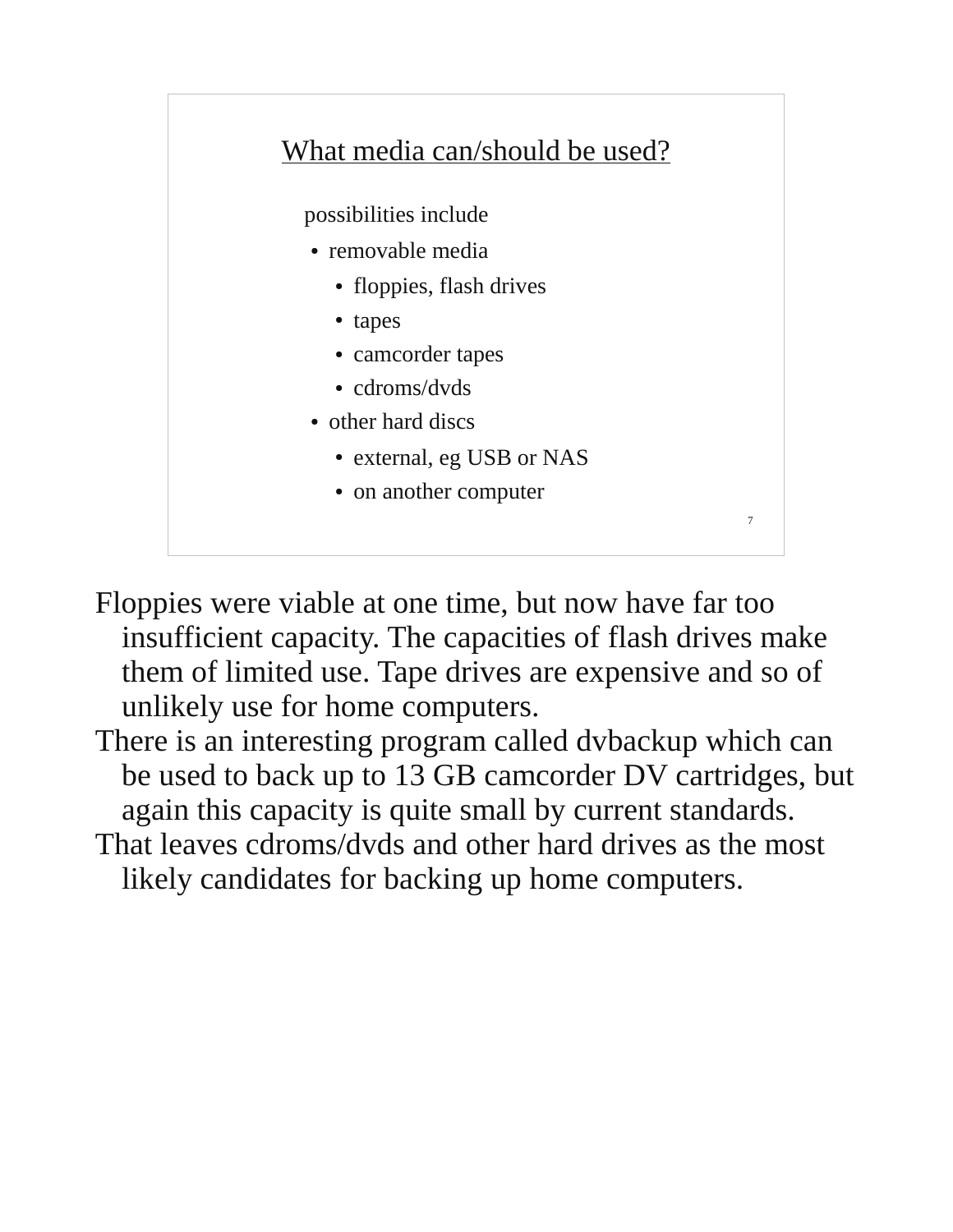# **Tools**

# • high level

- afbackup, amanda, backintime, backup-manager, backup2l, backupninja, backuppc, bacula, boxbackup, cdbackup/cdrestore, cedar-backup2, chiark, dar, deja-dup, dirvish, dump, duplicity, dvbackup, faubackup, flexbackup, hdup, jpilot-backup, keep, luckybackup, mondo, multicd, nilfs-tools, partimage, pdumpfs, pybackpack, rdiff-backup, rsnapshot, slbackup, tob, unison/unison-gtk, vbackup
- full or partial automatic media management frequently available

14

Brief descriptions of all of these programs are included in the pdf file containing this presentation.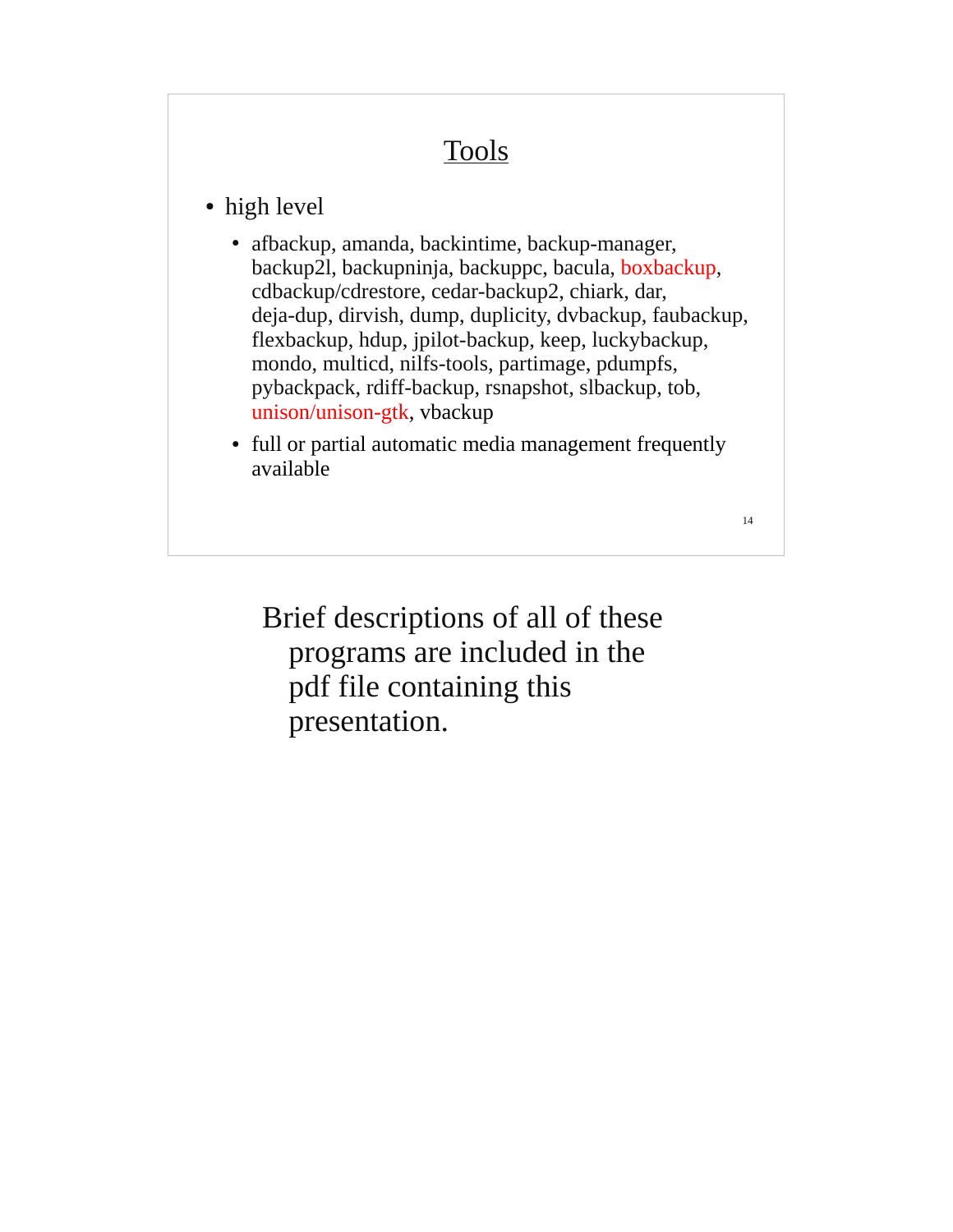

xcdroast is a GUI program for ripping and writing cd's and dvd's. I like it because it can be set up to make the medium bootable, *if you want it to be*. k3b, for example, didn't allow me to configure this.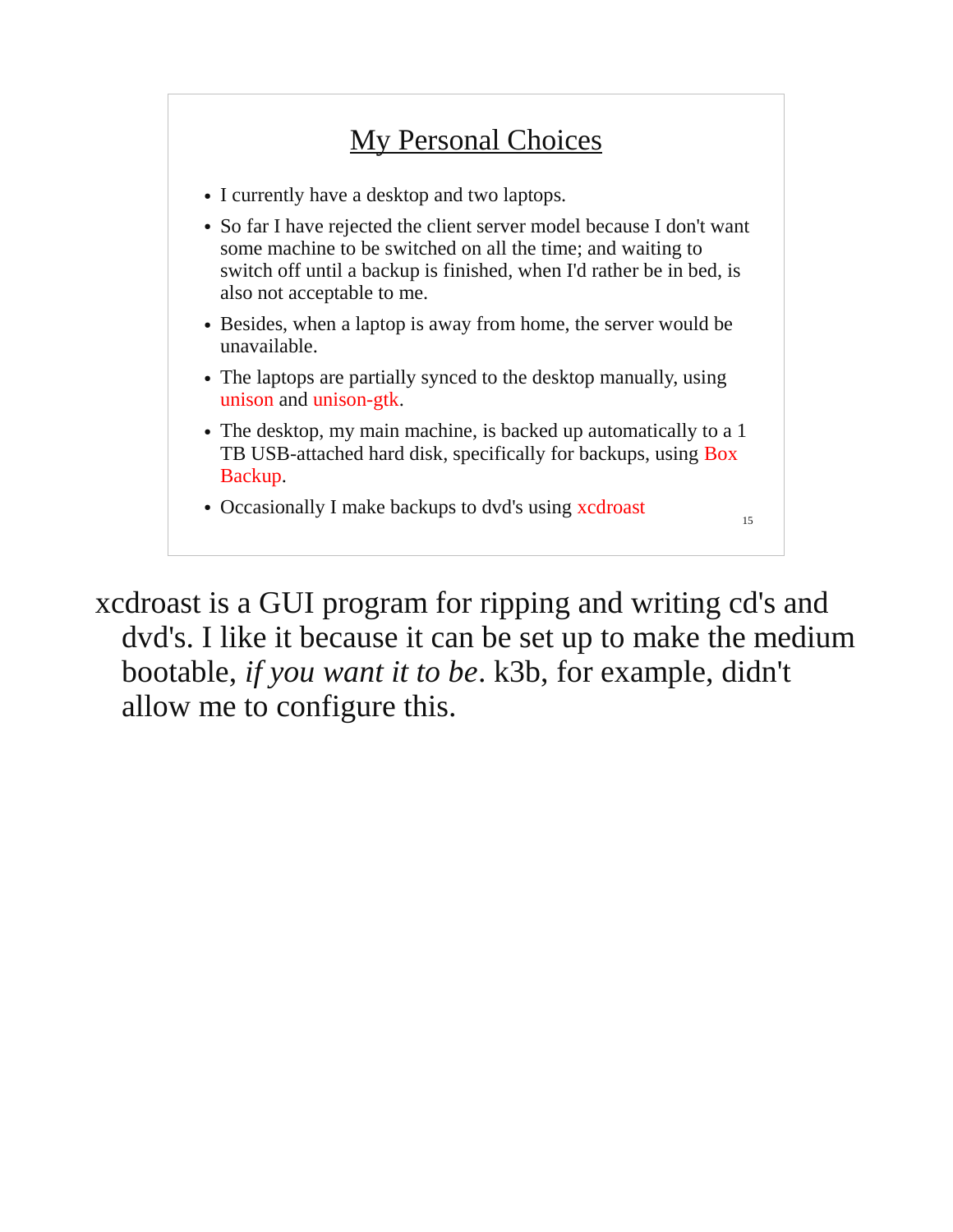

unison is very well documented. There is a config file for selecting which files to sync. I have mine set up so that the differences between text files on the two copies can be viewed, and merged if necessary.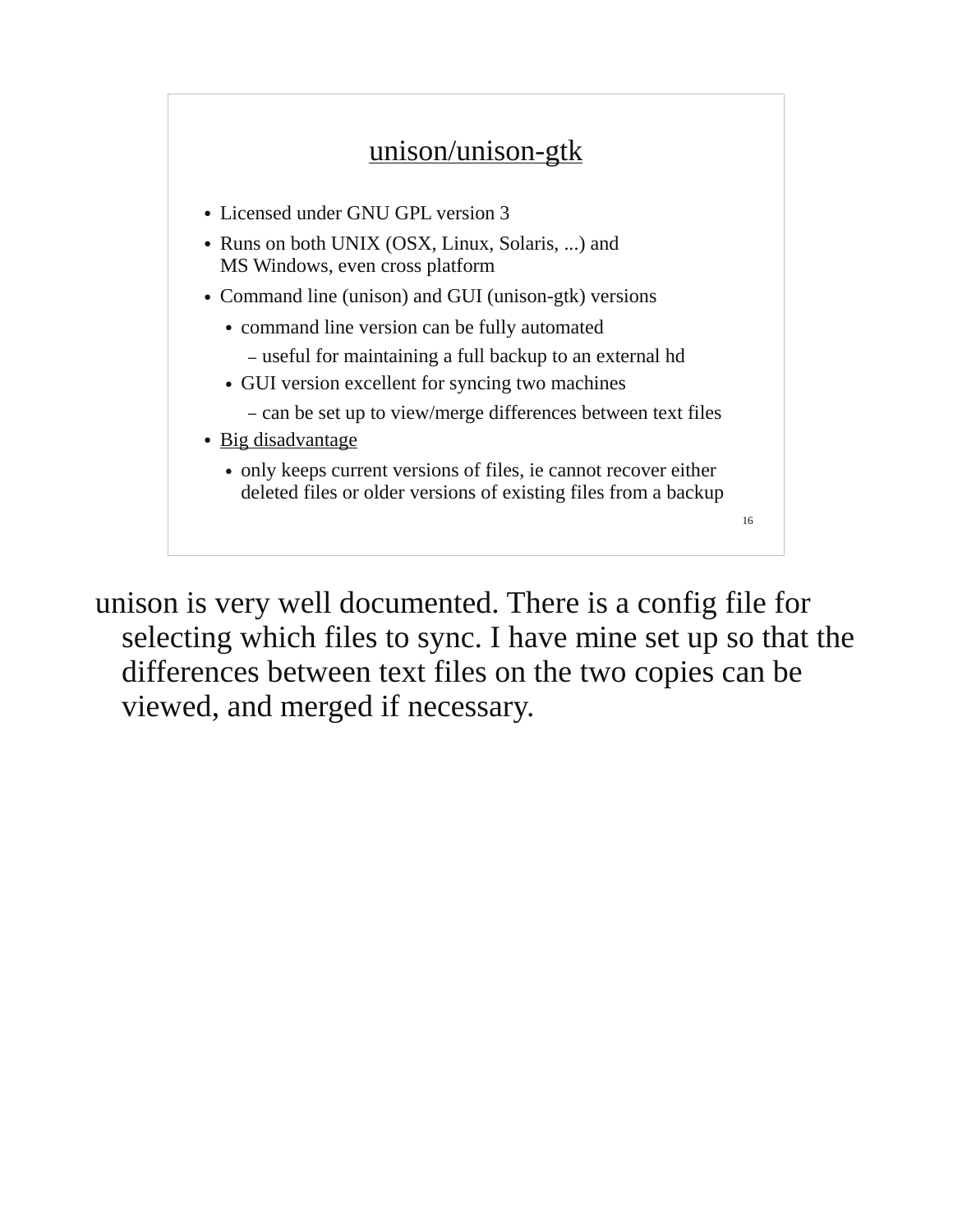# **High Level Backup Programs**

The programs listed here are available via Debian packages. In most cases the package name is given. In some case, there are several packages involved. With these, a title is selected that forms part of the package names. The descriptions given are taken from the Debian package descriptions.

**afbackup** - Client-Server Backup System

This is a client-server backup system offering several workstations a centralized backup to a special backup server. Backing up only one computer is easily possible, too.

**amanda** - Advanced Maryland Automatic Network Disk Archiver

Amanda is a backup system designed to archive many computers on a network to a single largecapacity tape drive. This package is suitable for large amounts of data to backup. For smaller solutions take a look at afbackup, tob, ...

**backintime** - simple backup/snapshot system

Back In Time is a framework for rsync, diff and cron for the purpose of taking snapshots and backups of specified folders.

**backup-manager** - command-line backup tool

This is a backup program, designed to help you make daily archives of your file system.

Written in bash and perl, it can make tar, tar.gz, tar.bz2, and zip archives and can be run in a parallel mode with different configuration files. Other archives are possible: MySQL or SVN dumps, incremental backups...

Archives are kept for a given number of days and the upload system can use FTP, SSH or RSYNC to transfer the generated archives to a list of remote hosts.

Automatically burning archives to removable media such as CD or DVD is also possible.

**backup2l** - low-maintenance backup/restore tool

backup2l [backup-too-l] is a tool for autonomously generating, maintaining and restoring backups on a mountable file system (e. g. hard disk). In a default installation, backups are created regularly by a cron script. backup2l features differential backups at multiple hierarchical levels. An integrated split-andcollect function allows to comfortably transfer all or selected archives to a set of CDs or other removable media.

**backupninja** - lightweight, extensible meta-backup system

Backupninja lets you drop simple config files in /etc/backup.d to coordinate system backups.

**bacula** - network backup, recovery and verification

Bacula is a set of programs to manage backup, recovery and verification of computer data across a network of computers of different kinds.

It is efficient and relatively easy to use, while offering many advanced storage management features that make it easy to find and recover lost or damaged files. Due to its modular design, Bacula is scalable from small single computer systems to networks of hundreds of machines.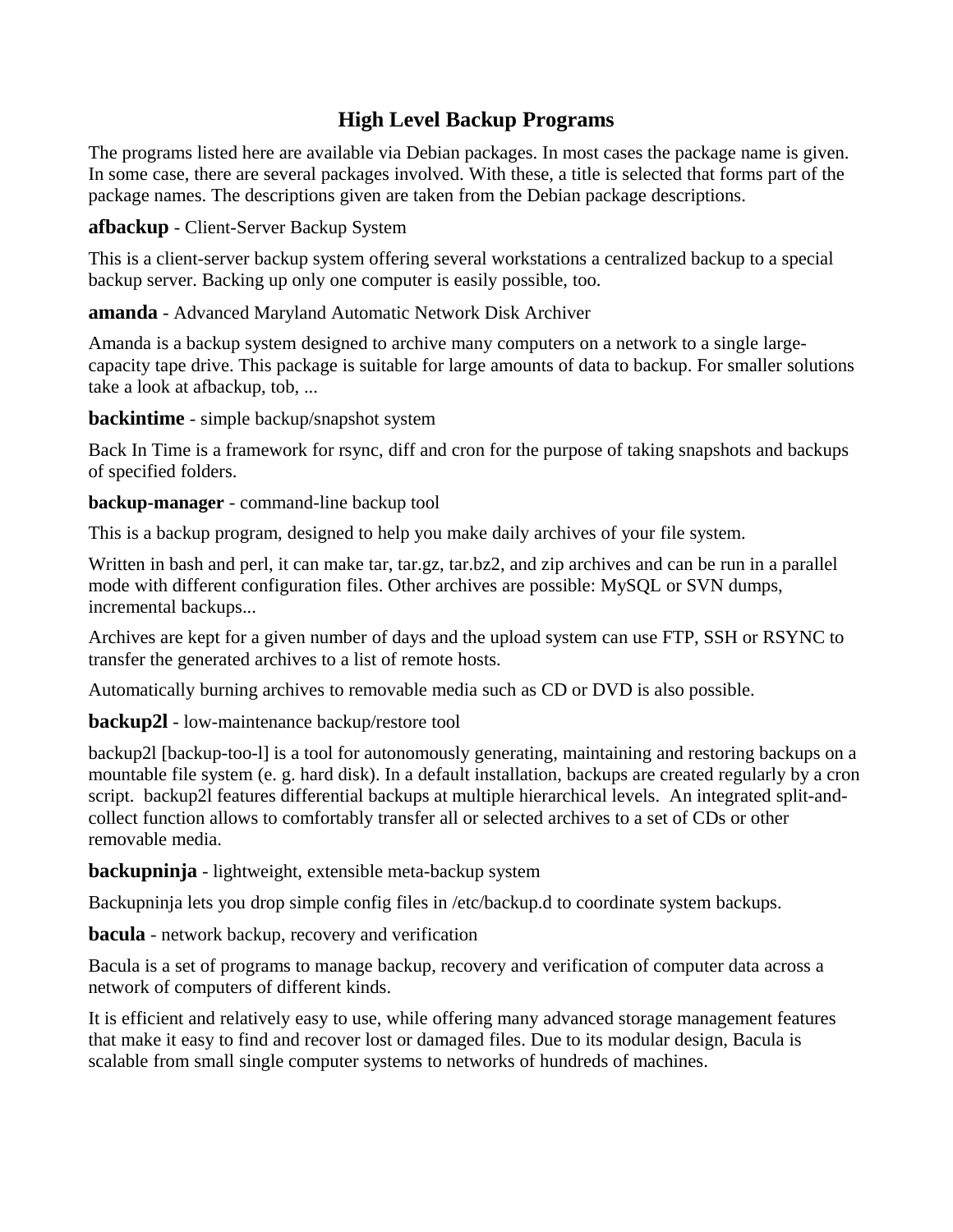**backuppc** - high-performance, enterprise-grade system for backing up PCs

BackupPC is disk based and not tape based. This particularity allows features not found in any other backup solution.

**boxbackup** - BoxBackup remote backup system

BoxBackup is an automatic on-line backup system. The client watches for changes on the local file system, connects to a BoxBackup server and sends the changes via a secure channel. All data is encrypted before being sent to the server. A command-line tool is provided for restoration of backups including deleted files and old versions.

# **cdbackup/cdrestore** - CD-R(W) backup and restore utility

cdbackup and cdrestore are a pair of utilities designed to facilitate streaming backup to and from CD-R(W) disks. Specifically, they were designed to work with dump/restore, but tar/cpio/whatever you want should work, so long as it writes to stdout for backups and reads from stdin for restores.

# **cedar-backup2** - local and remote backups to CD or DVD media

Cedar Backup is a software package designed to manage system backups for a pool of local and remote machines. Cedar Backup understands how to back up filesystem data as well as MySQL and PostgreSQL databases and Subversion repositories. It can also be easily extended to support other kinds of data sources.

Cedar Backup is focused around weekly backups to a single CD or DVD disc, with the expectation that the disc will be changed or overwritten at the beginning of each week. If your hardware is new enough, Cedar Backup can write multisession discs, allowing you to add incremental data to a disc on a daily basis.

**chiark** - backup system for small systems and networks

These are the backup scripts used by chiark.greenend.org.uk and other systems belonging to the Sinister Greenend Organisation. Features:

- \* Suitable for single systems and small networks.
- \* Reasonably simple; they do what you tell it to.
- \* Hard failures when individual systems fail, to encourage fixing !

If you have a larger site you may wish to look at Amanda.

**dar** - Disk ARchive: Backup directory tree and files

Full featured archiver with support for differential backups, slices, compression, ATTR/ACL support. DAR also supports Pipes for remote operations, including with ssh.

# **deja-dup** - Backup utility

Déjà Dup is a simple backup program. It hides the complexity of doing backups the 'right way' (encrypted, off-site, and regular) and uses duplicity as the backend.

**dirvish** - Filesystem based backup system using rsync

A utility to maintain multiple backups on online storage, each backup is available as a sort of snapshot directory, where common files are shared between the different backup generations. It uses rsync to do the actual copying.

Backups can be made locally or over the network (using ssh).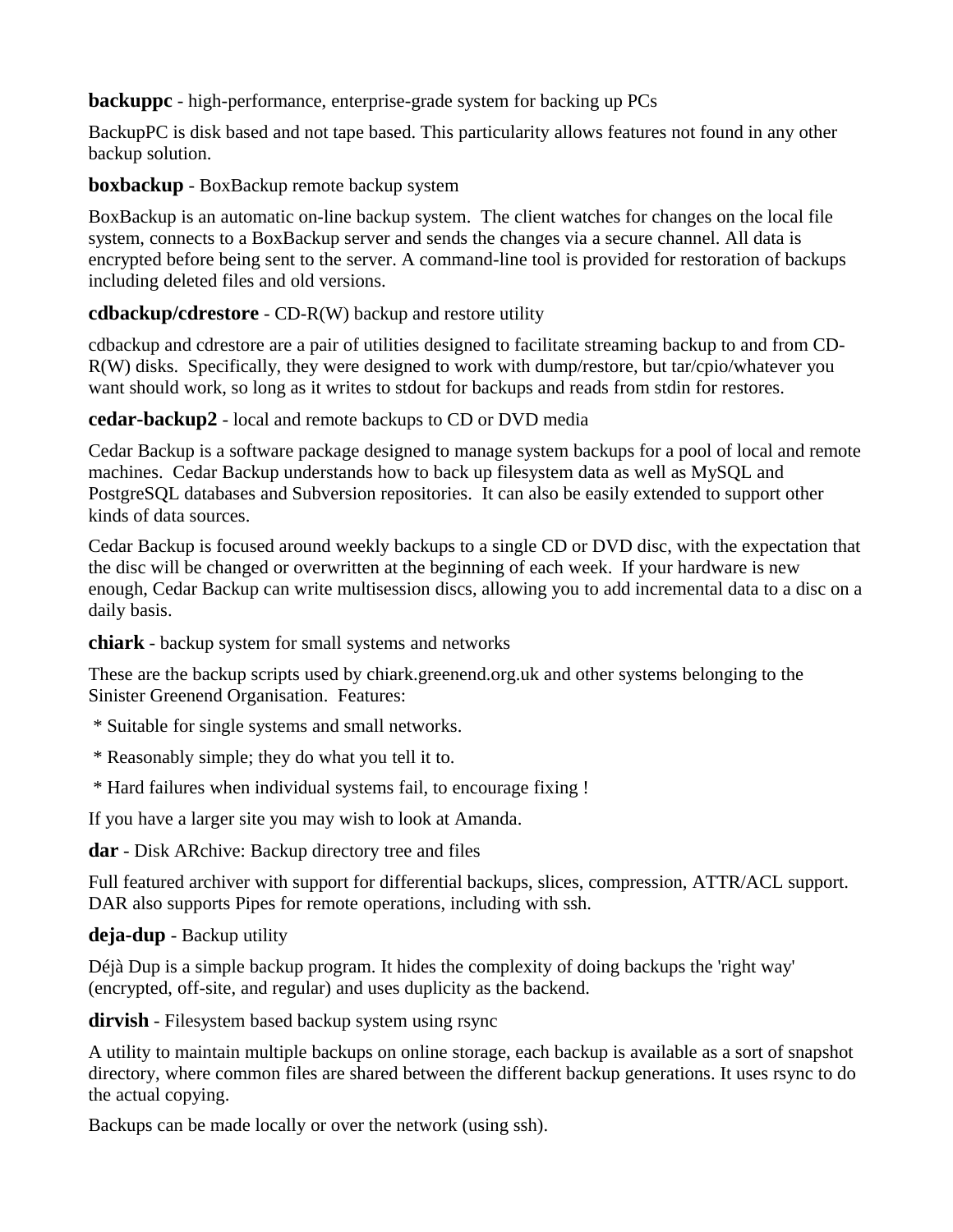### **dump** - 4.4bsd dump and restore for ext2 filesystems

Dump examines files on a filesystem and determines which files need to be backed up. These files are copied to the given disk, tape or other storage medium for safe keeping.

The restore command performs the inverse function of dump. A full backup of a file system may be restored and subsequent incremental backups layered on top of it. Single files and directory subtrees may be restored from full or partial backups.

## **duplicity** - encrypted bandwidth-efficient backup

Duplicity backs directories by producing encrypted tar-format volumes and uploading them to a remote or local file server. Because duplicity uses librsync, the incremental archives are space efficient and only record the parts of files that have changed since the last backup. Because duplicity uses GnuPG to encrypt and/or sign these archives, they will be safe from spying and/or modification by the server.

### **dvbackup** - backup tool using MiniDV camcorders

Dvbackup hides the data it receives on standard input in a perfectly legal DV (digital video) stream. This allows you to use your DV camcorder and your DV cardridges as a potent mass storage system. Obviously, your system and your camcorder have to be connected via IEEE1394 (aka Firewire, iLink).

Current digital camcorders can save approximately 13 GB of data on those tiny DV cartridges at a speed of 3.6 MB/sec.

## **faubackup** - Backup System using a Filesystem for Storage

This Program uses a filesystem on a hard drive for incremental and full backups. All Backups can easily be accessed by standard filesystem tools (ls, find, grep, cp, ...)

Later Backups to the same filesystem will automatically be incremental, as unchanged files are only hard-linked with the existing version of the file.

### **flexbackup** - Flexible backup tool for small to medium sized installations

Flexbackup is a flexible backup tool that works well for small to medium sized tasks for which solutions like amanda are overkill.

It features:

- \* Easy configuration
- \* Uses afio, dump, GNU tar, cpio, star, pax, lha, or zip archivers
- \* Full and numbered levels of incremental backup (similar to "dump")
- \* Compression and buffering options for all backup types
- \* Handles remote filesystems with ssh/rsh; no special services required
- \* Writes to tapes, on-disk archive files, or on-disk directory trees
- \* Keeps a table of contents so you know what archives are on each tape
- \* Extensive logging options

**hdup** - Filesystem duplicator and backup

hdup is a backup utility with the following characteristics:

remote backups (move the backup to another machine); encrypted backups; no obscure format for the backups; compression (gzip/bzip or none); simple to use.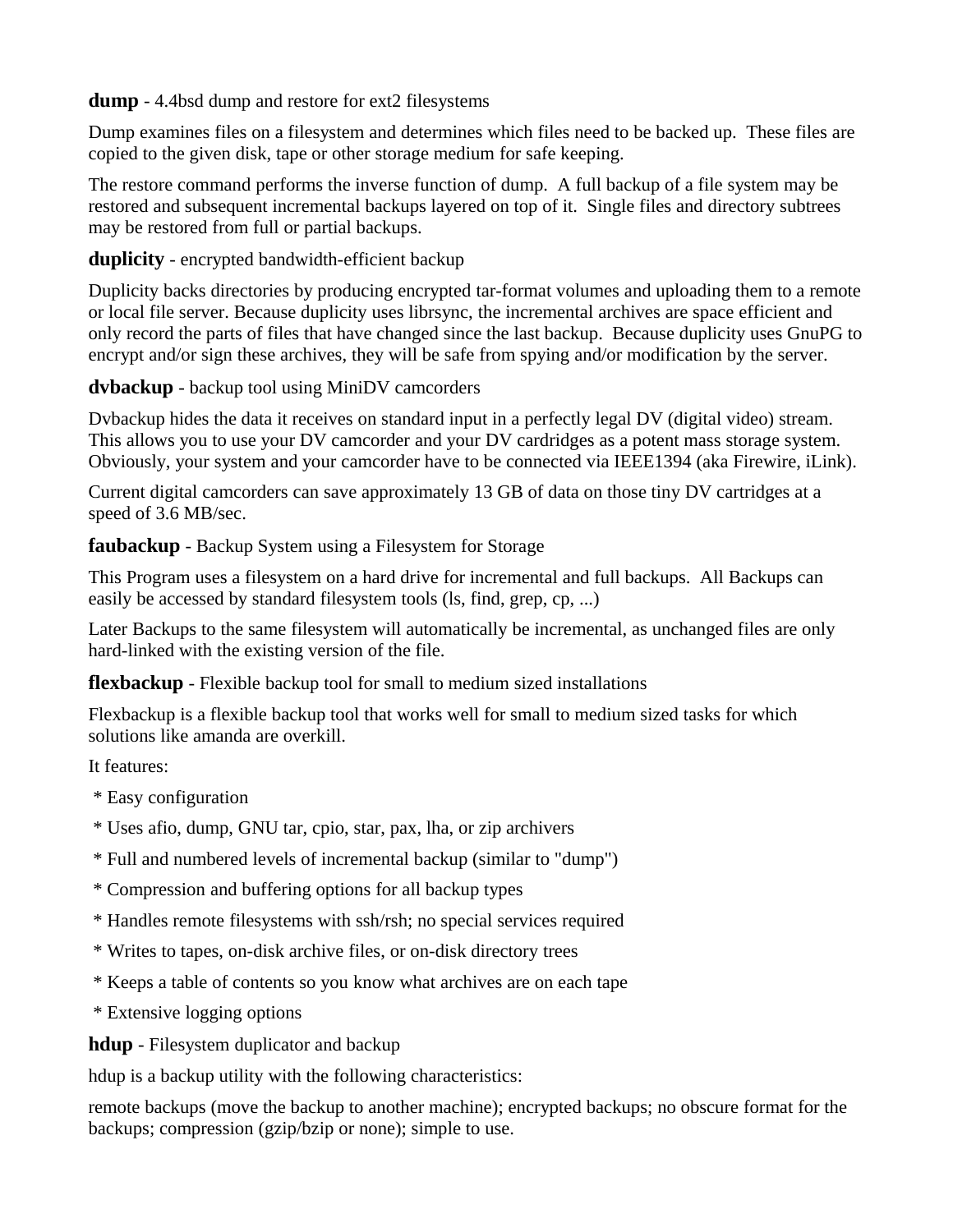### **jpilot-backup** - Backup plugin for J-Pilot

This program enhances jpilot's own backup, making it much more flexible, handling automatic backups, configuring which applications/databases to back up and which to ignore, etc.

### **keep** - backup system for KDE

Keep is an automatic backup program that allows users to set the parameters of the backup, including the frequency and the number of backups.

### Homepage: http://jr.falleri.free.fr/keep

### **luckybackup** - rsync-based GUI data backup utility

luckyBackup is an application that backs-up and/or synchronizes any directories with the power of rsync. Its main features are: backup, safety, synchronization, exclude/only include options, allows custom rsync options, remote connections, restore and dry-run operations, scheduling, profiles and command line mode.

It is simple to use, fast (transfers over only changes made and not all data), safe (keeps your data safe by checking all declared directories before proceeding in any data manipulation ), reliable and fully customizable.

### **mondo** - powerful disaster recovery suite

Mondo is reliable. It backs up your Debian GNU/Linux server or workstation to tape, CD-R, CD-RW, NFS or hard disk partition. In the event of catastrophic data loss, you will be able to restore all of your data [or as much as you want], from bare metal if necessary. Mondo is in use by numerous blue-chip enterprises and large organizations, dozens of smaller companies, and tens of thousands of users.

Mondo is comprehensive. Mondo supports LVM, RAID, ext2, ext3, JFS, XFS, ReiserFS, VFAT, and can support additional file systems easily. It supports adjustments in disk geometry, including migration from non-RAID to RAID. Mondo runs on all major Linux distributions and is getting better all the time. You may even use it to backup non-Linux partitions, such as NTFS.

### **multicd** - Backup your data to CD-R/CD-RW

multicd provides an easy way to backup a large number of files to multiple CDs. Give multicd the files/directories you want backed up and it will create as many CDs as it needs to, prompting the user to put in a new disc whenever needed. It can be configured to run in a multi-threading mode, where it will burn one image to a disc while it is copying files to another image. This feature can be disabled for slower machines.

### **nilfs-tools** - Continuous Snapshotting Log-structured Filesystem

NILFS is a new implementation of a log-structured filesystem. It allows continuous snapshotting, so that users can restore files mistakenly overwritten or destroyed even when it happens after the last backup.

This package contains utilities (mkfs, fsck, etc.) used to work with nilfs.

### **pdumpfs** - a daily backup system similar to Plan9's dumpfs

pdumpfs is a simple daily backup system similar to Plan9's dumpfs which preserves every daily snapshot. pdumpfs is written in Ruby. You can access the past snapshots at any time for retrieving a certain day's file. Let's backup your home directory with pdumpfs!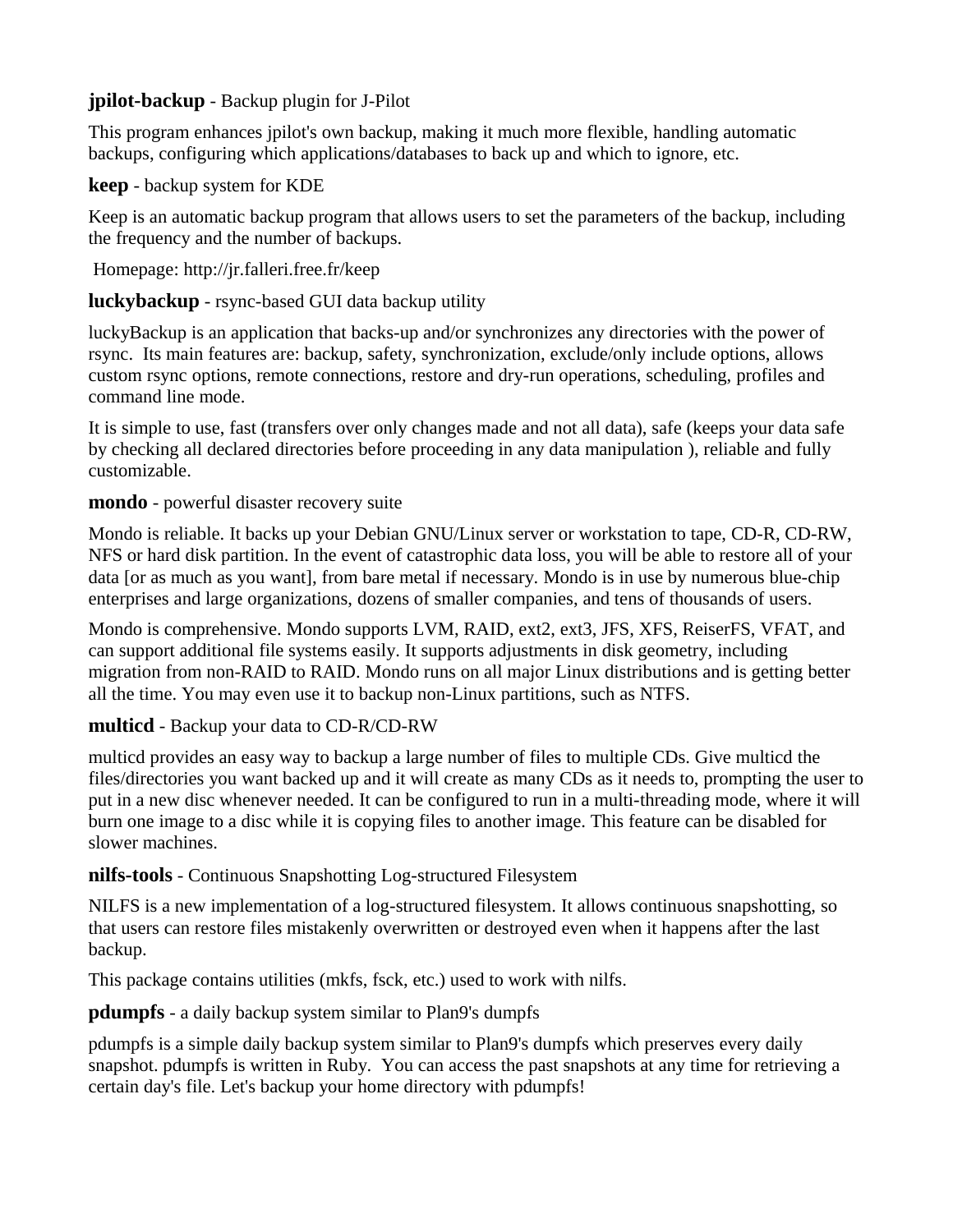### **partimage** - backup partitions into a compressed image file

Partition Image is a partition imaging utility. It has support for the following file systems:

- \* Ext2/3, the Linux standard
- \* ReiserFS, a journalised and powerful file system
- \* FAT16/32, DOS and Windows file systems
- \* HPFS, IBM OS/2 file system
- \* JFS, journalised file system, from IBM, used on AIX
- \* XFS, another journalised and efficient file system, from SGI, used on Irix
- \* UFS (beta), Unix file system
- \* HFS (beta), MacOS File system
- \* NTFS (experimental), Windows NT, 2000 and XP

Only used blocks are copied and stored into an image file.

The image file can be compressed in the GZIP/BZIP2 formats to save disk space, and split into multiple files to be copied onto removable media (ZIP for example), burned on a CD-R, etc.

This makes it possible to save a full Linux/Windows system with a single operation. In case of a problem (virus, crash, error, etc.), you just have to restore, and after several minutes, your entire system is restored (boot, files, etc.), and fully working.

This is very useful when installing the same software on many machines: just install one of them, create an image, and restore the image on all other machines.

### **rdiff-backup** - remote incremental backup

rdiff-backup backs up one directory to another, possibly over a network. The target directory ends up a copy of the source directory, but extra reverse diffs are stored in a special subdirectory of that target directory, so you can still recover files lost some time ago. The idea is to combine the best features of a mirror and an incremental backup. rdiff-backup also preserves subdirectories, hard links, dev files, permissions, uid/gid ownership, modification times, extended attributes, acls, and resource forks.

Also, rdiff-backup can operate in a bandwidth efficient manner over a pipe, like rsync. Thus you can use rdiff-backup and ssh to securely back a hard drive up to a remote location, and only the differences will be transmitted. Finally, rdiff-backup is easy to use and settings have sensible defaults.

# **pybackpack** - user friendly file backup tool for GNOME

A graphical tool to make file backup simpler. Provides a user-friendly interface to rdiff-backup which allows you to back up your files easily to an archive, to a CD/DVD or to a remote location using SSH.

# **rsnapshot** - local and remote filesystem snapshot utility

rsnapshot is an rsync-based filesystem snapshot utility. It can take incremental backups of local and remote filesystems for any number of machines. rsnapshot makes extensive use of hard links, so disk space is only used when absolutely necessary.